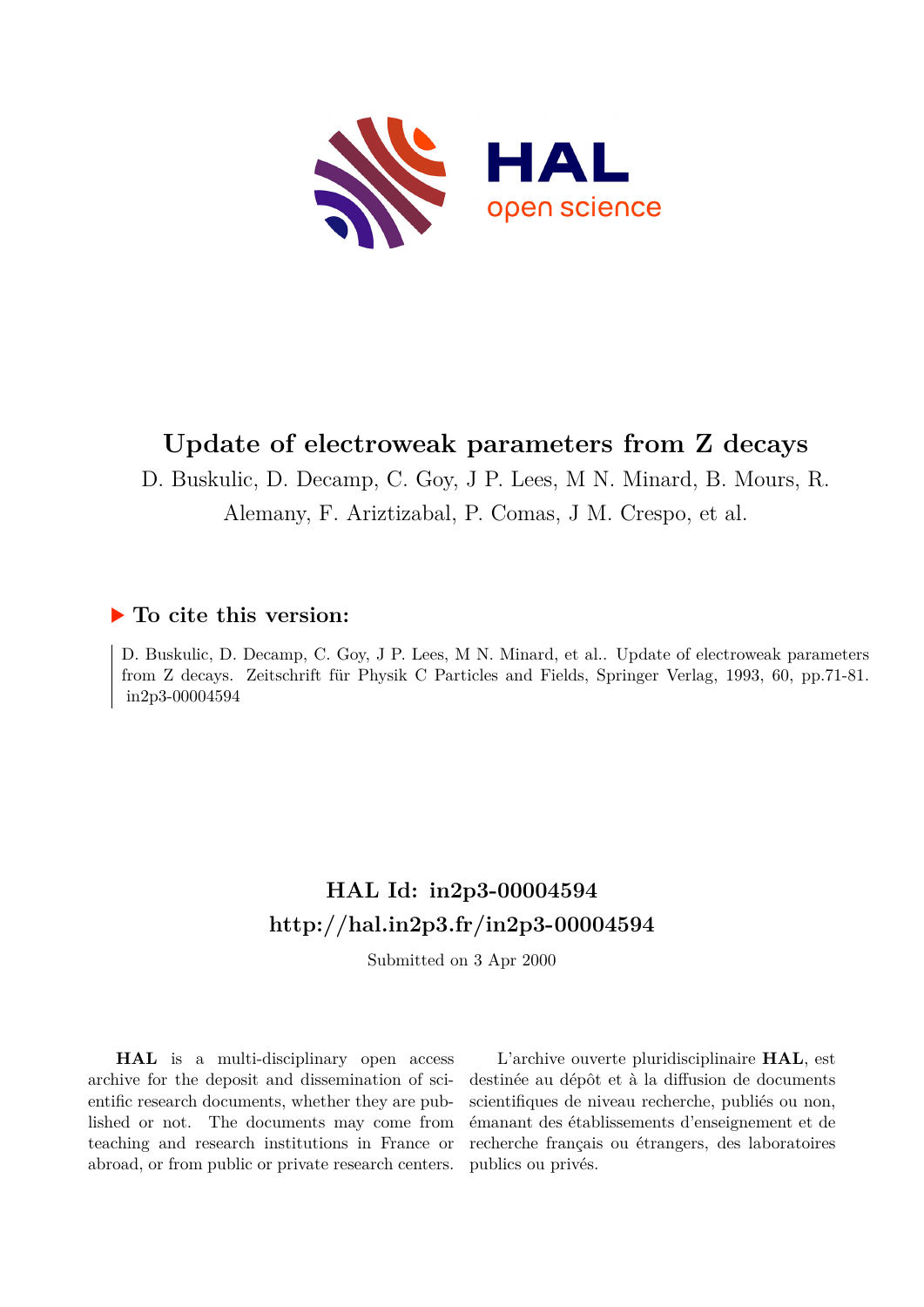CERN-PPE/93-40 10-March-1993

## Update of Electroweak Parameters from <sup>Z</sup> Decays

### The  $ALEPH$  Collaboration\*) Abstract

Based on 520,000 fermion pairs accumulated during the first three years of data collection by the ALEPH detector at LEP, updated values of the resonance parameters of the Z are determined to be  $M_Z = (91.187 \pm 0.009) \text{ GeV}, \Gamma_Z = (2.501 \pm 0.012) \text{ GeV},$  $\sigma_{\text{had}} = (41.60 \pm 0.27)$  nb, and  $R_\ell = 20.78 \pm 0.15$ . The corresponding number of light neutrino species is  $N_{\nu} = 2.97 \pm 0.05$ . The forward-backward asymmetry in lepton-pair decays is used to determine the ratio of vector to axial-vector couplings of leptons:  $g_{\rm V}(M_{\rm Z})/g_{\rm A}(M_{\rm Z})=$  0.0052 ± 0.0016 combining this with ALEPH measurements of the b and c quark asymmetries and  $\tau$  polarization gives  $\sin^2 \theta_{\rm W}^{\rm 2,2} = 0.2326 \pm 0.0013$ . Assuming the minimal Standard Model, and including measurements of  $M_{\rm W}/M_{\rm Z}$  from pp colliders and neutrino-nucleon scattering, the mass of the top quark is Mtop <sup>=</sup> 156  $\pm_{25}$   $\pm_{22}$ Higgs GeV.

Submitted to Z.Phys.C

<sup>)</sup> See the following pages for the list of authors.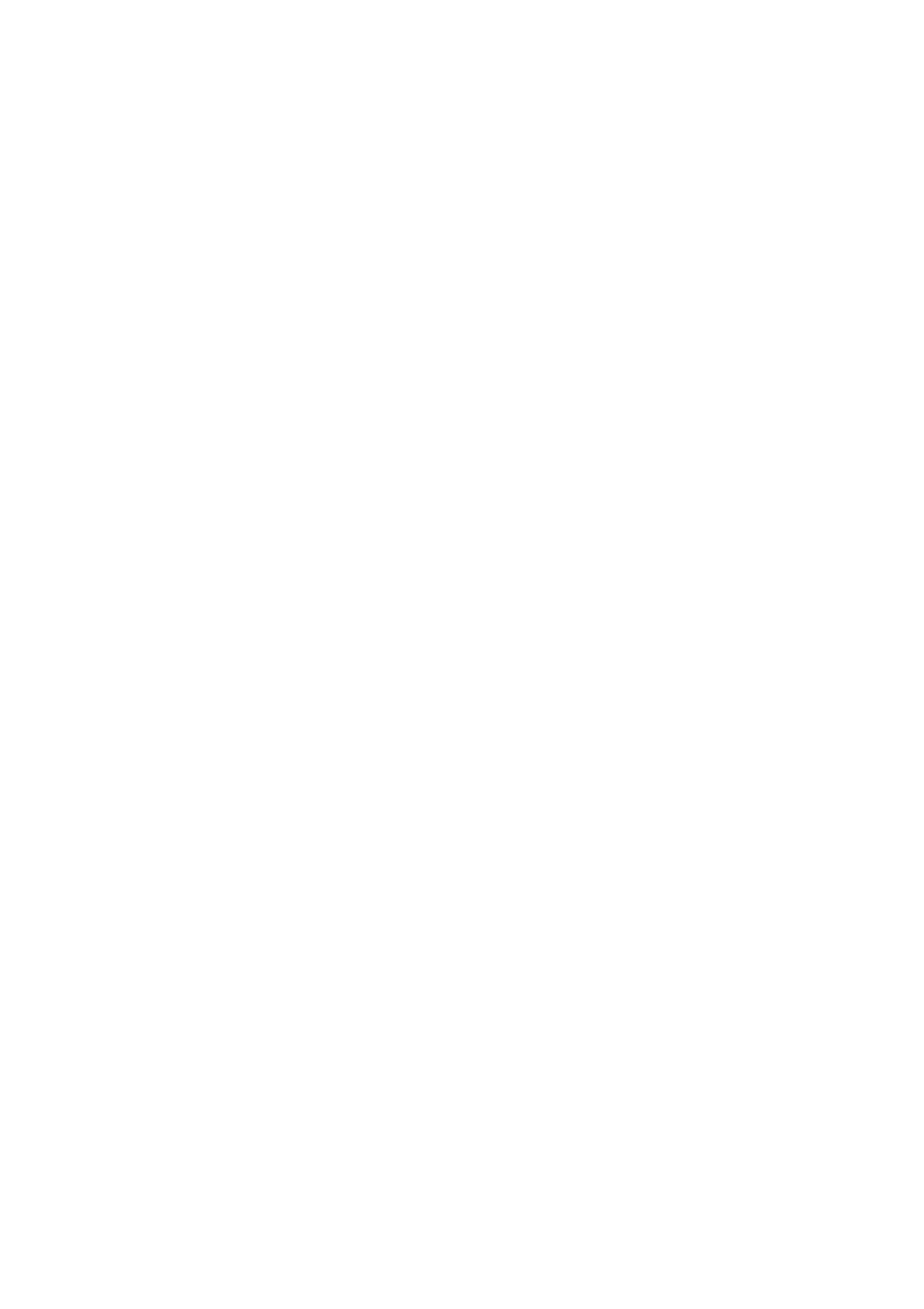### The ALEPH Collaboration

- D. Buskulic, D. Decamp, C. Goy, J.-P. Lees, M.-N. Minard, B. Mours, B. Pietrzyk Laboratoire de Physique des Particules (LAPP), IN2P3 -CNRS, 74019 Annecy-le-Vieux Cedex, France
- R. Alemany, F. Ariztizabal, P. Comas, J.M. Crespo, M. Delno, E. Fernandez, M. Fernandez-Bosman, V. Gaitan,
- Ll. Garrido, T. Mattison, A. Pacheco, C. Padilla, A. Pascual Institut de Fisica d'Altes Energies, Universitat Autonoma de Barcelona, 08193 Bellaterra (Barcelona),  $Span<sup>7</sup>$
- D. Creanza, M. de Palma, A. Farilla, G. Iaselli, G. Maggi, M. Maggi, S. Natali, S. Nuzzo, M. Quattromini,
- A. Ranieri, G. Raso, F. Romano, F. Ruggieri, G. Selvaggi, L. Silvestris, P. Tempesta, G. Zito INFN Sezione di Bari e Dipartimento di Fisica dell' Universita, 70126 Bari, Italy
- Y. Chai, H. Hu, D. Huang, X. Huang, J. Lin, T. Wang, Y. Xie, D. Xu, R. Xu, J. Zhang, L. Zhang, W. Zhao Institute of High-Energy Physics, Academia Sinica, Beijing, The People's Republic of China<sup>8</sup>

L.A.T. Bauerdick,<sup>23</sup> E. Blucher, G. Bonvicini, J. Boudreau, D. Casper, H. Drevermann, R.W. Forty, G. Ganis, C. Gay, R. Hagelberg, J. Harvey, S. Haywood, J. Hilgart, R. Jacobsen, B. Jost, J. Knobloch, I. Lehraus, T. Lohse,<sup>29</sup> A. Lusiani, M. Martinez, P. Mato, H. Meinhard, A. Minten, A. Miotto, R. Miquel, H.-G. Moser, P. Palazzi, J.A. Perlas, J.-F. Pusztaszeri, F. Ranjard, G. Redlinger,<sup>24</sup> L. Rolandi, J. Rothberg,<sup>2</sup> T. Ruan, M. Saich, D. Schlatter, M. Schmelling, F. Sefkow, W. Tejessy, H. Wachsmuth, W. Wiedenmann, T. Wildish, W. Witzeling, J. Wotschack

European Laboratory for Particle Physics (CERN), 1211 Geneva 23, Switzerland

- Z. Ajaltouni, F. Badaud, M. Bardadin-Otwinowska, R. El Fellous, A. Falvard, P. Gay, C. Guicheney, P. Henrard,
- J. Jousset, B. Michel, J-C. Montret, D. Pallin, P. Perret, F. Podlyski, J. Proriol, F. Prulhiere, F. Saadi Laboratoire de Physique Corpusculaire, Universite Blaise Pascal, INTP-CNRS, Clermont-Ferrand, 63177 Aubiere, France
- T. Fearnley, J.D. Hansen, J.R. Hansen,<sup>1</sup> P.H. Hansen, R. Møllerud, B.S. Nilsson<sup>1</sup> Niels Bohr Institute, 2100 Copenhagen, Denmark<sup>9</sup>
- I. Efthymiopoulos, A. Kyriakis, E. Simopoulou, A. Vayaki, K. Zachariadou Nuclear Research Center Demokritos (NRCD), Athens, Greece
- J. Badier, A. Blondel, G. Bonneaud, J.C. Brient, G. Fouque, S. Orteu, A. Rouge, M. Rumpf, R. Tanaka, M. Verderi, H. Videau

Laboratoire de Physique Nucleaire et des Hautes Energies, Ecole Polytechnique, IN<sup>-</sup>P<sup>-</sup>-CNRS, 91128 Palaiseau Cedex, France

D.J. Candlin, M.I. Parsons, E. Veitch

Department of Physics, University of Edinburgh, Edinburgh EH9 3JZ, United Kingdom<sup>10</sup>

L. Moneta, G. Parrini

Dipartimento di Fisica, Universita di Firenze, INFN Sezione di Firenze, 50125 Firenze, Italy

M. Corden, C. Georgiopoulos, M. Ikeda, J. Lannutti, D. Levinthal,<sup>15</sup> M. Mermikidesy , L. Sawyer, S. Wasserbaech Supercomputer Computations Research Institute and Dept. of Physics, Florida State University, Tallahassee, FL 32306, USA $^{\rm 12,13,14}$ 

A. Antonelli, R. Baldini, G. Bencivenni, G. Bologna,<sup>4</sup> F. Bossi, P. Campana, G. Capon, F. Cerutti, V. Chiarella, B. D'Ettorre-Piazzoli,25 G. Felici, P. Laurelli, G. Mannocchi,5 F. Murtas, G.P. Murtas, L. Passalacqua, M. Pepe-Altarelli, P. Picchi4

Laboratori Nazionali dell'INFN (LNF-INFN), 00044 Frascati, Italy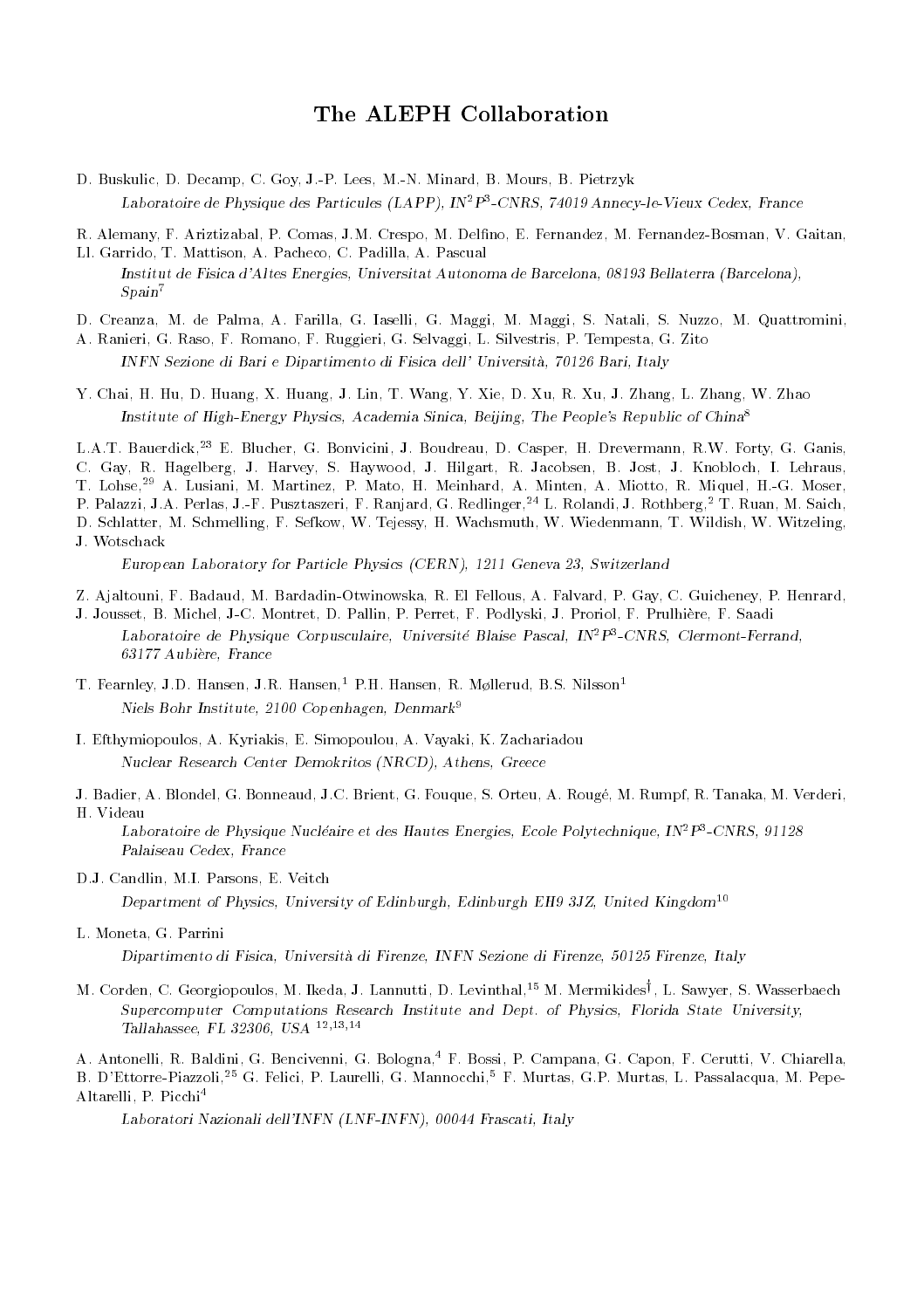P. Colrain, I. ten Have, J.G. Lynch, W. Maitland, W.T. Morton, C. Raine, P. Reeves, J.M. Scarr, K. Smith, M.G. Smith, A.S. Thompson, R.M. Turnbull

Department of Physics and Astronomy, University of Glasgow, Glasgow G12 8QQ, United Kingdom<sup>10</sup>

- B. Brandl, O. Braun, C. Geweniger, P. Hanke, V. Hepp, E.E. Kluge, Y. Maumary, A. Putzer, B. Rensch, A. Stahl,
- K. Tittel, M. Wunsch Institut für Hochenergiephysik, Universität Heidelberg, 6900 Heidelberg, Fed. Rep. of Germany<sup>16</sup>
- A.T. Belk, R. Beuselinck, D.M. Binnie, W. Cameron, M. Cattaneo, D.J. Colling, P.J. Dornan, S. Dugeay,
- A.M. Greene, J.F. Hassard, N.M. Lieske, 31 J. Nash, D.G. Payne, M.J. Phillips, J.K. Sedgbeer, I.R. Tomalin, A.G. Wright

Department of Physics, Imperial College, London SW7 2BZ, United Kingdom<sup>10</sup>

P. Girtler, E. Kneringer, D. Kuhn, G. Rudolph

Institut fur Experimentalphysik, Universitat Innsbruck, 6020 Innsbruck, Austria<sup>18</sup>

C.K. Bowdery, T.J. Brodbeck, A.J. Finch, F. Foster, G. Hughes, D. Jackson, N.R. Keemer, M. Nuttall, A. Patel, T. Sloan, S.W. Snow, E.P. Whelan

Department of Physics, University of Lancaster, Lancaster LA1 4YB, United Kingdom<sup>10</sup>

- K. Kleinknecht, J. Raab, B. Renk, H.-G. Sander, H. Schmidt, F. Steeg, S.M. Walther, R. Wanke, B. Wolf Institut fur Physik, Universitat Mainz, 6500 Mainz, Fed. Rep. of Germany<sup>16</sup>
- J-J. Aubert, A.M. Bencheikh, C. Benchouk, A. Bonissent, J. Carr, P. Coyle, J. Drinkard,<sup>3</sup> F. Etienne, D. Nicod,
- S. Papalexiou, P. Payre, L. Roos, D. Rousseau, P. Schwemling, M. Talby Centre de Physique des Particules, Faculte des Sciences de Luminy, IN<sup>2</sup>P<sup>3</sup>-CNRS, 13288 Marseille,
- S. Adlung, R. Assmann, C. Bauer, W. Blum, D. Brown, P. Cattaneo,<sup>28</sup> B. Dehning, H. Dietl, F. Dydak,22 M. Frank,
- A.W. Halley, J. Lauber, G. Lutjens, G. Lutz, W. Manner, R. Richter, H. Rotscheidt, J. Schroder, A.S. Schwarz, R. Settles, H. Seywerd, U. Stierlin, U. Stiegler, R. St. Denis, G. Wolf
- $Max-Planck-Institut für Physik, Werner-Heisenberg-Institut, 8000 München, Fed. Rep. of Germany<sup>16</sup>$
- J. Boucrot,<sup>1</sup> O. Callot, A. Cordier, M. Davier, L. Duflot, J.-F. Grivaz, Ph. Heusse, D.E. Jaffe, P. Janot, D.W. Kim<sup>19</sup> F. Le Diberder, J. Lefrancois, A.-M. Lutz, M.-H. Schune, J.-J. Veillet, I. Videau, Z. Zhang,
- Laboratoire de l'Accélérateur Linéaire, Université de Paris-Sud, IN<sup>2</sup>P<sup>3</sup>-CNRS, 91405 Orsay Cedex, France
- D. Abbaneo, G. Bagliesi, G. Batignani, L. Bosisio, U. Bottigli, C. Bozzi, G. Calderini, M. Carpinelli, M.A. Ciocci,
- R. Dell'Orso, I. Ferrante, F. Fidecaro, L. Foa, E. Focardi, F. Forti, A. Giassi, M.A. Giorgi, A. Gregorio, F. Ligabue,
- E.B. Mannelli, P.S. Marrocchesi, A. Messineo, F. Palla, G. Rizzo, G. Sanguinetti, P. Spagnolo, J. Steinberger, R. Tenchini, G. Tonelli, G. Triggiani, C. Vannini, A. Venturi, P.G. Verdini, J. Walsh
- Dipartimento di Fisica dell'Universita, INFN Sezione di Pisa, e Scuola Normale Superiore, 56010 Pisa, Italy
- A.P. Betteridge, J.M. Carter, M.G. Green, P.V. March, Ll.M. Mir, T. Medcalf, I.S. Quazi, J.A. Strong, L.R. West Department of Physics, Royal Holloway & Bedford New College, University of London, Surrey TW20 OEX, United Kingdom $^{10}$
- D.R. Botterill, R.W. Clifft, T.R. Edgecock, M. Edwards, S.M. Fisher, T.J. Jones, P.R. Norton, D.P. Salmon, J.C. Thompson
	- Particle Physics Dept., Rutherford Appleton Laboratory, Chilton, Didcot, Oxon OX11 OQX, United  $Kingdom^{10}$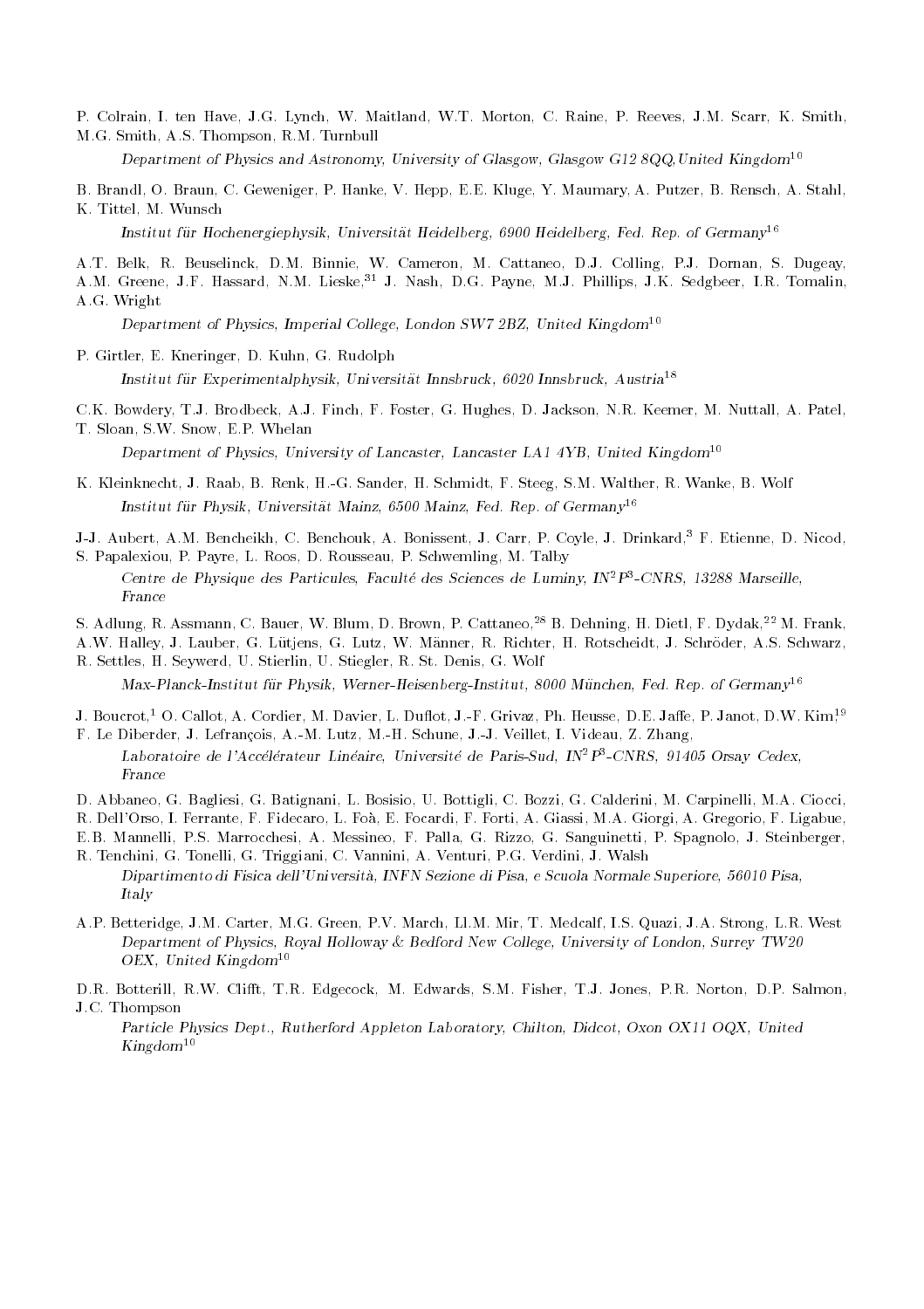B. Bloch-Devaux, P. Colas, H. Duarte, W. Kozanecki, E. Lancon, M.C. Lemaire, E. Locci, P. Perez, F. Perrier,

J. Rander, J.-F. Renardy, A. Rosowsky, A. Roussarie, J.-P. Schuller, J. Schwindling, D. Si Mohand, B. Vallage Service de Physique des Particules, DAPNIA, CE-Saclay, 91191 Gif-sur-Yvette Cedex, France<sup>17</sup>

R.P. Johnson, A.M. Litke, G. Taylor, J. Wear

Institute for Particle Physics, University of California at Santa Cruz, Santa Cruz, CA 95064, USA<sup>27</sup>

J.G. Ashman, W. Babbage, C.N. Booth, C. Buttar, R.E. Carney, S. Cartwright, F. Combley, F. Hatfield,  $L.F.$  Thompson<sup>1</sup>

Department of Physics, University of Sheffield, Sheffield S3 7RH, United Kingdom<sup>10</sup>

- E. Barberio, A. Böhrer, S. Brandt, G. Cowan, C. Grupen, G. Lutters, F. Rivera,<sup>32</sup> U. Schäfer, L. Smolik Fachbereich Physik, Universität Siegen, 5900 Siegen, Fed. Rep. of Germany<sup>16</sup>
- R. Della Marina, G. Giannini, B. Gobbo, F. Ragusa<sup>21</sup>

Dipartimento di Fisica, Universita di Trieste e INFN Sezione di Trieste, 34127 Trieste, Italy

L. Bellantoni, W. Chen, D. Cinabro, 26 J.S. Conway, 30 D.F. Cowen, 20 Z. Feng, D.P.S. Ferguson, Y.S. Gao, J. Grahl,

J.L. Harton, R.C. Jared,<sup>6</sup> B.W. LeClaire, C. Lishka, Y.B. Pan, J.R. Pater, Y. Saadi, V. Sharma, M. Schmitt,

Z.H. Shi, A.M. Walsh, F.V. Weber, Sau Lan Wu, X. Wu, M. Zheng, G. Zobernig

Department of Physics, University of Wisconsin, Madison, WI 53706, USA11

- $^{5}\mathrm{Also}\,$ Istituto di Cosmo-Geofisica del C.N.R., Torino, Italy.
- 6Permanent address: LBL, Berkeley, CA 94720, USA.
- 7Supported by CICYT, Spain.

- <sup>11</sup>Supported by the US Department of Energy, contract DE-AC02-76ER00881.
- <sup>12</sup>Supported by the US Department of Energy, contract DE-FG05-87ER40319.
- 13Supported by the NSF, contract PHY-8451274.
- 14Supported by the US Department of Energy, contract DE-FC0S-85ER250000.
- 15Supported by SLOAN fellowship, contract BR 2703.

<sup>17</sup>Supported by the Direction des Sciences de la Matière, C.E.A.

- 19Supported by the Korean Science and Engineering Foundation and Ministry of Education.
- 20Now at California Institute of Technology, Pasadena, CA 91125, USA.
- 21Now at Dipartimento di Fisica, Universita di Milano, Milano, Italy.
- 22Also at CERN, PPE Division, 1211 Geneva 23, Switzerland.
- 23Now at DESY, Hamburg, Germany.
- 24Now at TRIUMF, Vancouver, B.C., Canada.
- 25Also at Universita di Napoli, Dipartimento di Scienze Fisiche, Napoli, Italy.
- 26Now at Harvard University, Cambridge, MA 02138, U.S.A.
- <sup>27</sup>Supported by the US Department of Energy, grant DE-FG03-92ER40689.
- 28Now at Universita di Pavia, Pavia, Italy.
- 29Now at Max-Planck-Institut f. Kernphysik, Heidelberg, Germany.
- 30Now at Rutgers University, Piscataway, NJ 08854, USA.
- <sup>31</sup>Now at Oxford University, Oxford OX1 3RH, U.K.
- 32Partially supported by Colciencias, Colombia.

 $\Phi$ Deceased.

<sup>&</sup>lt;sup>1</sup>Now at CERN, PPE Division, 1211 Geneva 23, Switzerland.

<sup>2</sup>Permanent address: University of Washington, Seattle, WA 98195, USA.

<sup>3</sup>Now at University of California, Irvine, CA 92717, USA.

<sup>4</sup>Also Istituto di Fisica Generale, Universita di Torino, Torino, Italy.

<sup>8</sup>Supported by the National Science Foundation of China.

<sup>9</sup>Supported by the Danish Natural Science Research Council.

<sup>10</sup>Supported by the UK Science and Engineering Research Council.

 $16$ Supported by the Bundesministerium für Forschung und Technologie, Fed. Rep. of Germany.

<sup>&</sup>lt;sup>18</sup>Supported by Fonds zur Förderung der wissenschaftlichen Forschung, Austria.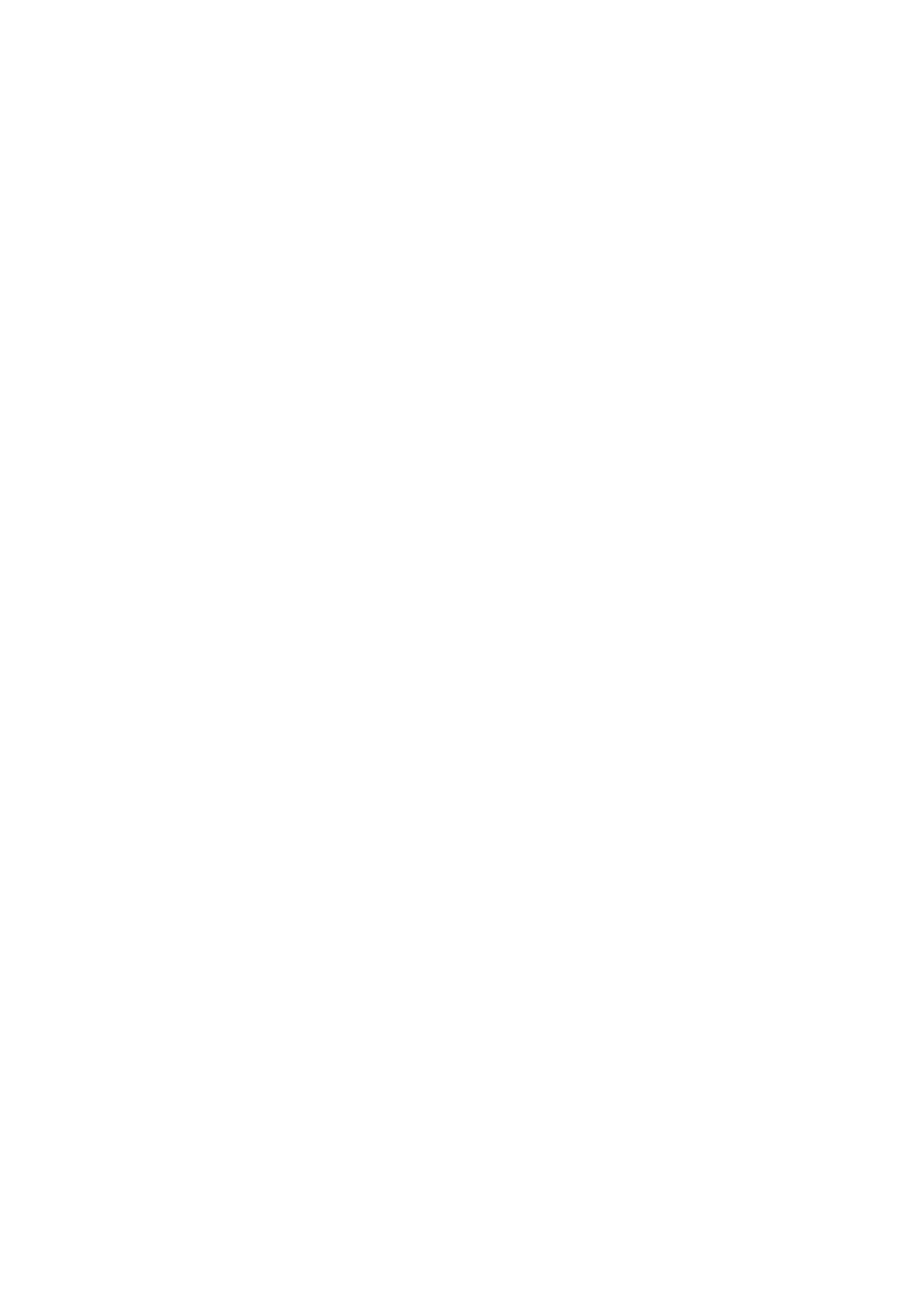## 1 Introduction

The resonance parameters of the Z boson provide both fundamental inputs to the Standard Model of electroweak interactions, and sensitive tests of the predictions of the theory. During the 1991 running of LEP, the ALEPH detector collected 12.0  $pb^{-1}$  of integrated luminosity. These data provided approximately 330,000 fermion pairs which are used to determine the resonance parameters of the Z. The large increase in statistics over the previous ALEPH publications [1] allows a more precise determination of all these parameters.

This publication contains the analysis based on the total sample of 520,000 fermion pairs collected by ALEPH at LEP. Only the differences between the present analysis and the analysis described in previous publications will be discussed below. Details of the analysis can be found in [1].

### 2 Cross Section and Asymmetry Measurements

The ALEPH detector was upgraded in 1991 to include a silicon vertex detector surrounding the beampipe, and a second layer of muon detectors on the outside of the detector. The selections for hadronic and leptonic events were not changed from those in [1]. The increased material between the beampipe and the TPU results in a higher  $\tau$  +  $\tau$  - background for the hadronic event selections, and a decreased efficiency (about  $1\%$ ) for the  $\tau$  +  $\tau$  - event selection, while the second layer of muon detectors increases the selection efinciency for  $\mu^+\mu^-$  events. These changes did not modify the estimated systematic errors for the hadron and lepton selection efficiencies.

In the <sup>+</sup> selection, several components of the systematic error are limited by the statistical precision of the data sample. The additional data from 1991 were used to reevaluate these errors, resulting in a total systematic uncertainty of 0.6% for the  $\tau$  +  $\tau$ selection (compared to 0.9% in 1990 [1]). The systematic uncertainties for the other event selections are the same as in [1]: 0.2% for the hadronic selection, 0.4% for the  $e^+e^-$  selection,  $0.5\%$  for the  $\mu^+\mu^-$  selection, and  $0.4\%$  for the havour independent lepton selection (common lepton method).

The determination of the absolute luminosity is described in detail in reference [2]. The systematic error on the determination of the absolute luminosity was reevaluated using a new Monte Carlo program BHLUMI [3]. BHLUMI is a multi-photon  $\mathcal{O}(\alpha)$ generator with exclusive exponentiation. In addition, events were simulated with the first-order generator BABAMC [4], used previously [2] corrected with the higher order generator LUMLOG [5]. The absolute cross sections derived from the two generators are the same (within one sigma statistically), however, BHLUMI more closely reproduces the data in terms of the energy distributions. For this reason, BHLUMI is used to measure the cross section and to evaluate the systematic errors. The contribution of terms containing Z exchange was calculated using BABAMC. The total theoretical error on the absolute luminosity is estimated to be below  $0.3\%$  [6]

Figure 1 shows the total energy distribution for data and the BHLUMI simulation where all selection requirements other than total energy requirement have been applied to the data. As a result of the better agreement of BHLUMI and the data, the uncertainties due to the energy and  $\Delta\phi$  requirements are slightly reduced with respect to 1990. The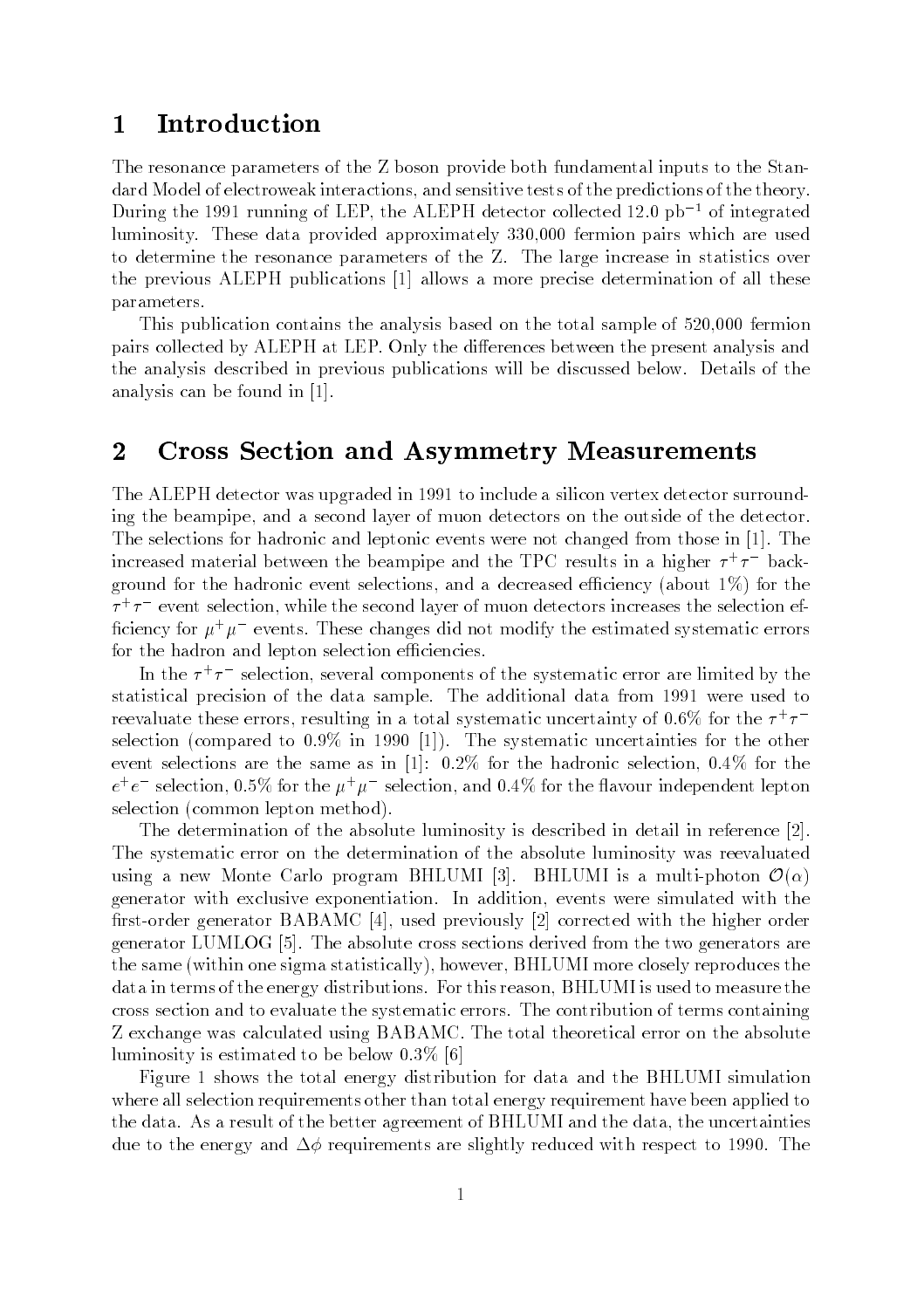

Figure 1: Sum of energy in the fiducial and non-fiducial sides of the luminosity calorimeter normalized to the center-of-mass energy. The data are shown as solid points and the BHLUMI simulation is shown as a histogram.

dominant error resulting from the fiducial boundary definition has also been reduced to 0.32%. Adding the systematic errors in quadrature results in an overall experimental uncertainty of  $0.45\%$  compared to the systematic uncertainty of  $0.6\%$  previously cited [2]. Combining the theoretical and experimental uncertainties results in a total uncertainty on the absolute luminosity of 0:55%.

In order to reduce the statistical error on the relative luminosity at different energies, a Bhabha selection with a larger acceptance is used. This selection is an extension of the method used to determine the absolute luminosity described in ref [2]. In the standard selection, it is required that one of the Bhabha candidates lies within a tight fiducial region and the other candidate lies within a loose ducial region of the detector. In the higher statistics method, this requirement is relaxed by only demanding that one Bhabha candidate lies within the loose fiducial region, while the other candidate is not required to be in any fiducial region. The cross section for these events is approximately 1.5 times as large as for events used in the absolute luminosity determination. The overall luminosity from this larger acceptance sample is scaled to the absolute luminosity measurement described above. Even though the limited knowledge of the geometry and material at the inner edge of the detector compromises the determination of an absolute luminosity in the higher statistics method, these uncertainties are independent of the center of mass energy, so that the rescaled values may be used for the relative luminosity. The statistical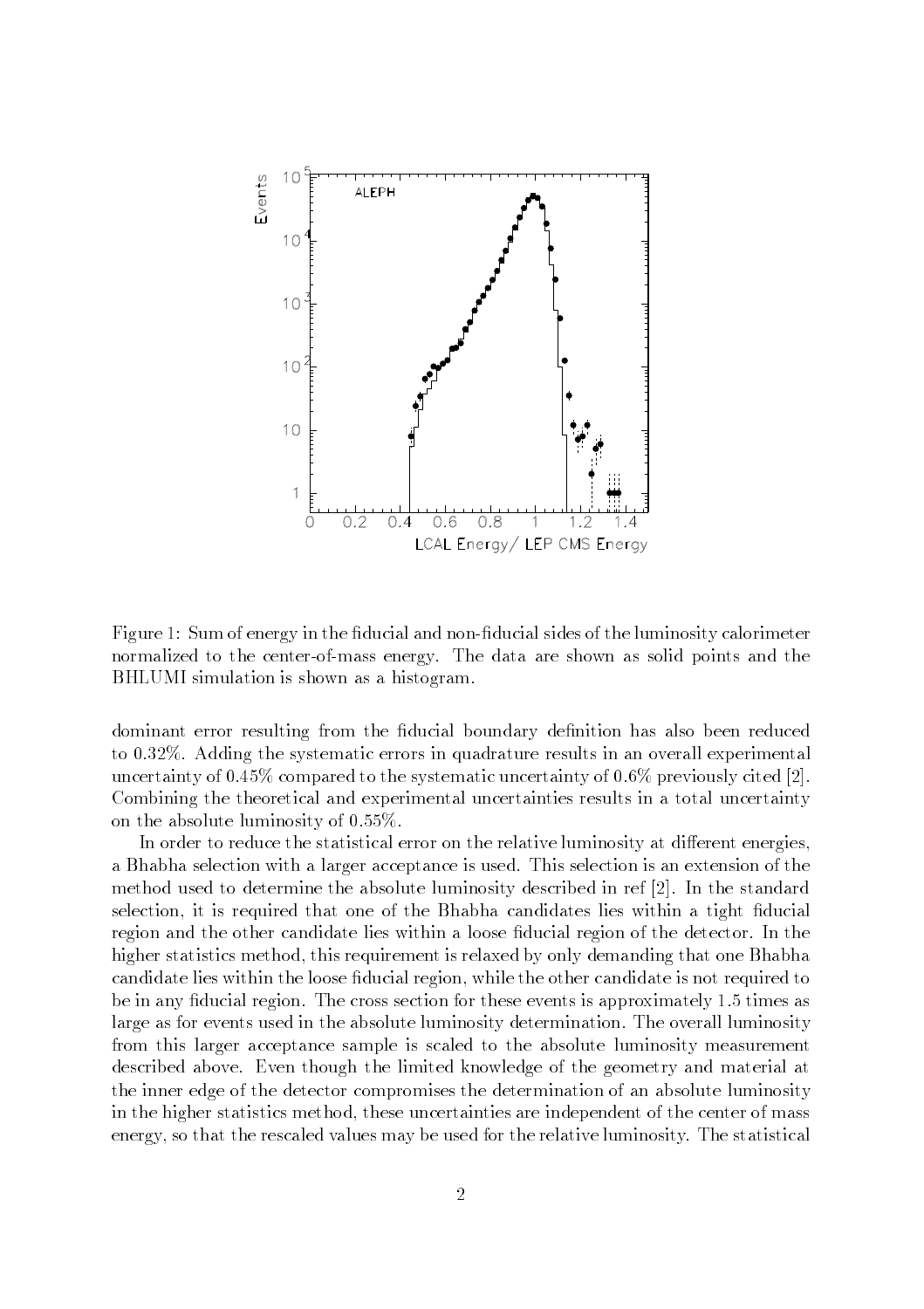| $\sqrt{s}$       | $\mathcal{L}_{\rm int}$ | $\sigma_{\rm had}$ | $\sigma_{ee}$     | $\sigma_{\mu\mu}$ | $\sigma_{\tau\tau}$ | $\sigma_{\ell\ell}$ |
|------------------|-------------------------|--------------------|-------------------|-------------------|---------------------|---------------------|
| $(\mathrm{GeV})$ | $(hb^{-1})$             | (h)                | (h)               | (nb)              | (nb)                | (nb)                |
| 88.223           | $480.2 \pm 3.4$         | $4.61 \pm 0.10$    |                   | $0.242 \pm 0.025$ | $0.171 \pm 0.024$   |                     |
| 89.217           | $520.3 \pm 3.6$         | $8.41 \pm 0.14$    |                   | $0.497 \pm 0.034$ | $0.385 \pm 0.034$   |                     |
| 90.217           | $444.0 \pm 3.4$         | $18.59 \pm 0.25$   | $0.924 \pm 0.063$ | $0.902 + 0.049$   | $0.886 \pm 0.054$   | $2.753 \pm 0.104$   |
| 91.215           | $3504.6 \pm 9.6$        | $30.46 \pm 0.12$   | $1.482 \pm 0.026$ | $1.426 \pm 0.022$ | $1.491 \pm 0.024$   | $4.407 \pm 0.044$   |
| 92.207           | $553.8 \pm 3.8$         | $21.83 \pm 0.25$   | $1.092 \pm 0.055$ | $1.001 \pm 0.047$ | $1.061 \pm 0.053$   | $3.137 \pm 0.091$   |
| 93.209           | $594.2 \pm 4.0$         | $12.48 \pm 0.17$   |                   | $0.633 \pm 0.036$ | $0.553 \pm 0.037$   |                     |
| 94.202           | $641.6 \pm 4.2$         | $7.99 \pm 0.12$    |                   | $0.432 \pm 0.029$ | $0.408 \pm 0.031$   |                     |
| 88.464           | $671.0 \pm 4.0$         | $5.47 \pm 0.10$    |                   | $0.256 + 0.022$   | $0.268 \pm 0.026$   |                     |
| 89.455           | $798.9 \pm 4.4$         | $10.01 \pm 0.13$   |                   | $0.536 \pm 0.029$ | $0.505 \pm 0.031$   |                     |
| 90.212           | $748.5 \pm 4.3$         | $18.23 \pm 0.19$   | $0.896 \pm 0.048$ | $0.920 \pm 0.039$ | $0.939 \pm 0.043$   | $2.741 \pm 0.080$   |
| 91.207           | $2939.3 \pm 8.8$        | $30.59 \pm 0.14$   | $1.544 \pm 0.029$ | $1.536 + 0.025$   | $1.475 \pm 0.027$   | $4.440 \pm 0.039$   |
| 91.238           | $4608.4 \pm 11.0$       | $30.63 \pm 0.11$   | $1.463 \pm 0.023$ | $1.475 \pm 0.020$ | $1.485 \pm 0.022$   | $4.595 \pm 0.050$   |
| 91.952           | $694.3 \pm 4.3$         | $25.31 \pm 0.25$   | $1.206 + 0.051$   | $1.207 \pm 0.047$ | $1.299 \pm 0.052$   | $3.708 \pm 0.090$   |
| 92.952           | $680.0 \pm 4.3$         | $14.59 \pm 0.17$   |                   | $0.660 \pm 0.035$ | $0.707 \pm 0.039$   |                     |
| 93.701           | $765.0 \pm 4.6$         | $10.20 \pm 0.13$   |                   | $0.512 \pm 0.029$ | $0.506 \pm 0.031$   |                     |

Table 1: Hadron and Lepton Cross Sections for the 1990 (top) and 1991 (bottom) data. Only statistical errors are given, and points not used in the fits are omitted. The 1991 data at 91.2 GeV are separated for running before (91.238 GeV) and after (91.207 GeV) the LEP energy scan. The 1989 data remain as published in [1].

uncertainty in the normalization of the absolute and relative luminosity measurements is added in quadrature with the systematic error on the absolute luminosity determination leading to an overall error of 0:56% on the relative luminosity determination. Relative luminosities were calculated for the 1990 and 1991 data.

The measured cross sections for the hadron and lepton selections are shown in Table 1. Because of the use of the relative luminosity for the 1990 data, as well as an improved estimate of the LEP machine energies for the 1990 period [7], new values are given for the 1990 cross sections superseding the previous ALEPH cross sections [1]. For both the 1990 and 1991 data, the cross sections are for events for which the invariant mass of the Z decay products after initial-state radiation  $(\sqrt{s'})$  is greater than 10% of the centre-of-mass energy. For lepton events, this is changed from [1] where the cross sections correspond to events with  $\sqrt{s'}$  greater than twice the lepton mass. These cross sections also contain a correction for the  $51 \pm 5$  MeV spread in the LEP center-of-mass energy. In this table only the statistical errors (including the statistical error for the luminosity measurement) are included. The hadronic cross section data are plotted in Figure 2.

The forward-backward asymmetry in the lepton pair data is obtained by performing a fit to the lepton angular distribution with the function  $[8]$ 

$$
\frac{d\sigma}{d\cos\theta^*} = C(1 + \cos^2\theta^* + \frac{8}{3}A_{\text{FB}}\cos\theta^*)F(\cos\theta^*),\tag{1}
$$

where  $\Gamma$  (cos  $\sigma$  ) corrects for the t-channel contribution in the  $e^+e^-$  distribution, and is unity for the other lepton angular distributions. Plots of the asymmetries as a function of centre-of-mass energy are shown in Figure 3, and given numerically in Table 2.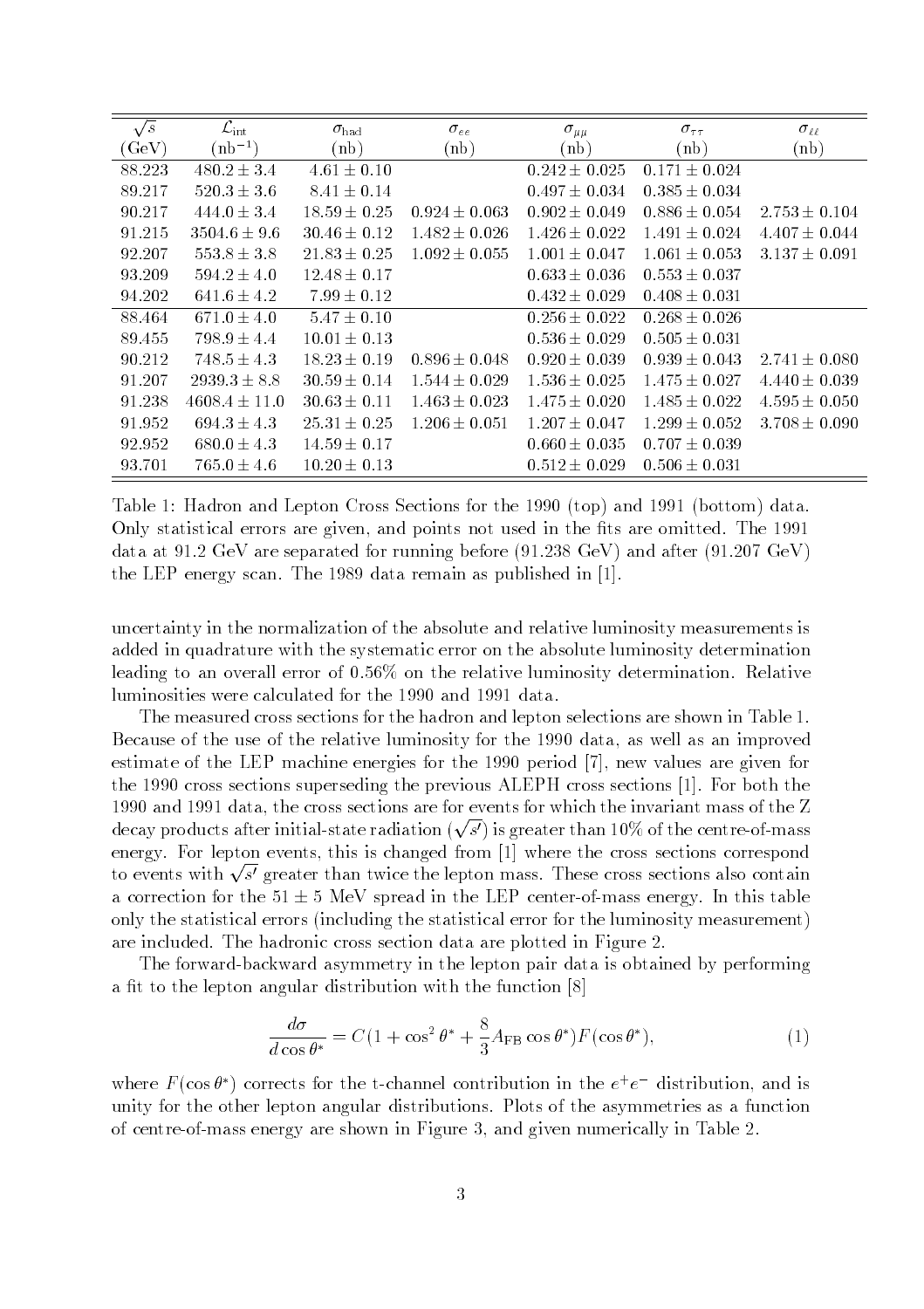

rigure 2: Uross sections for  $e^+e^-\to$  hadrons as functions of the centre-of-mass energy for the 1990 and 1991 data. The Standard Model predictions for  $N_{\nu} = 2.3$ , and 4 are shown. The lower plot shows the ratio of the measured points to the best fit values.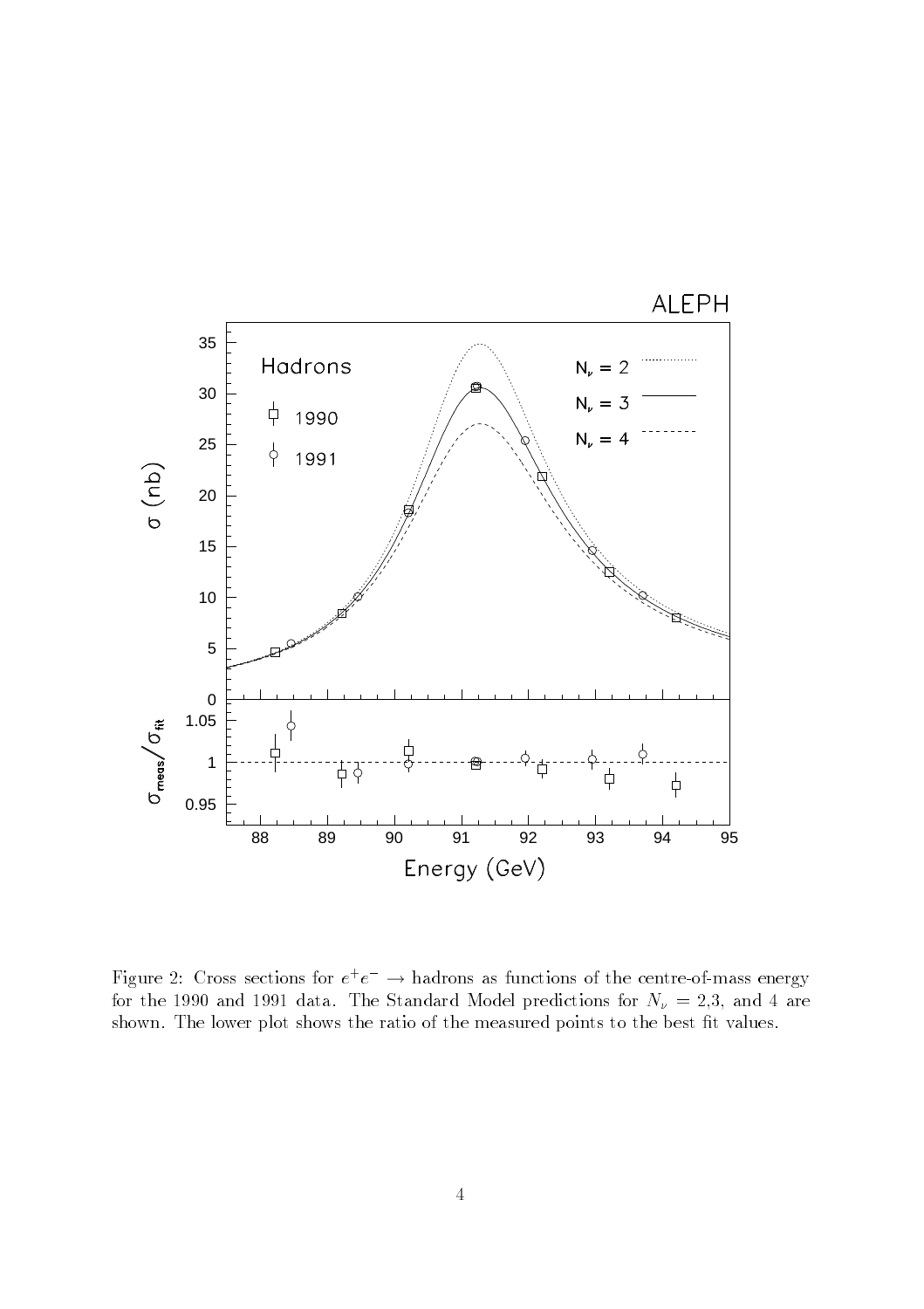

Figure 3: Forward-backward asymmetry for  $e$  ,  $\mu$  ,  $\tau$  , and  $\iota$  in lepton-pair events as a function of the centre-of-mass energy. The lines are the results of the fit of section 5 assuming lepton universality. Points with open circles are not used in the fit. Only 1991 data are shown.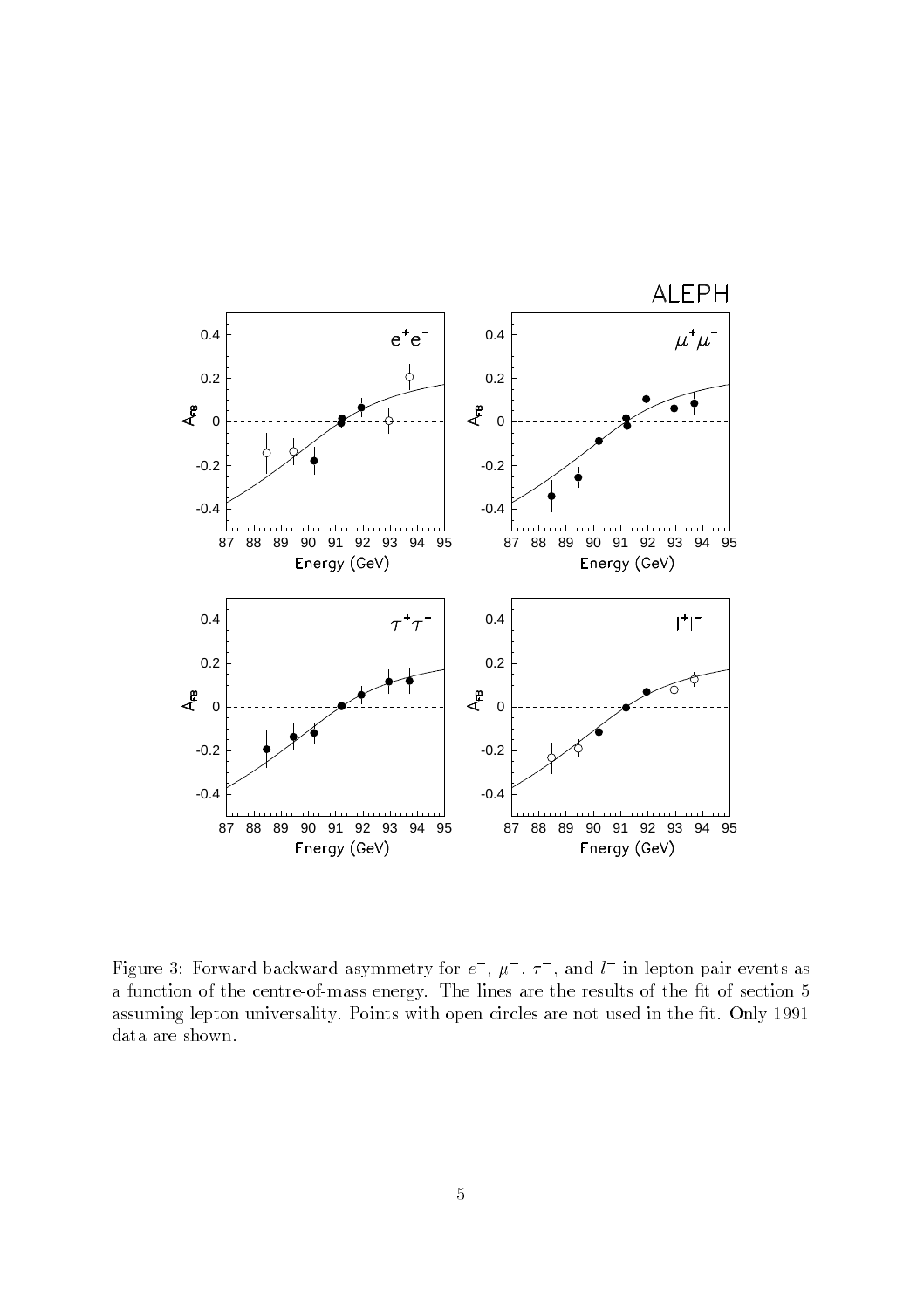| $\overline{s}(GeV)$ | $e^+e$             |                    | $\tau^+ \tau$      |
|---------------------|--------------------|--------------------|--------------------|
| 88.464              |                    | $-0.342 \pm 0.074$ | $-0.195 \pm 0.085$ |
| 89.455              |                    | $-0.256 \pm 0.048$ | $-0.137 \pm 0.060$ |
| 90.212              | $-0.179 \pm 0.065$ | $-0.089 \pm 0.040$ | $-0.120 \pm 0.049$ |
| 91.207              | $-0.006 \pm 0.020$ | $+0.016 \pm 0.016$ | $+0.003 \pm 0.019$ |
| 91.238              | $+0.014 \pm 0.017$ | $-0.018 \pm 0.013$ | $+0.003 \pm 0.015$ |
| 91.952              | $+0.065 \pm 0.044$ | $+0.104 \pm 0.037$ | $+0.055 \pm 0.041$ |
| 92.952              |                    | $+0.061 \pm 0.051$ | $+0.115 \pm 0.056$ |
| 93.701              |                    | $+0.085 \pm 0.053$ | $+0.118 \pm 0.059$ |

Table 2: Forward-backward asymmetries for  $Z \rightarrow$  lepton pairs as a function of the centreof-mass energy. Only statistical errors are shown, and points not used in the fits are omitted. The data for 1989 and 1990 remain as published in [1].

### 3 Results for Lineshape Parameters

The definitions of the lineshape parameters used here are those of ref [9]. In order to extract the parameters from the observed cross sections for hadrons and leptons, a modelindependent description of the lineshape is used [10, 11, 12, 13]. The computer program MIZA  $[14]$  is used to fit the cross sections. The fitting program was modified this year to include the effect of initial state pair creation [15]. This correction results in a  $0.3\%$ increase in the fitted peak cross section, a 2.4 MeV decrease in the total width, and a 1.5 MeV decrease in the Z mass.

The LEP energy errors were introduced into the fitting procedure taking into account the correlations in the energy measurement errors among scan points, and between the 1990 and 1991 data.

#### $3.1$ Four Parameter fit

Two fits to the cross section data are used to determine the resonance parameters. In the first, the hadronic,  $\mu^+\mu^-$  , and  $\tau^+\tau^-$  cross sections are used at all energy scan points, while the  $e^+e^-$  cross section data are only used for scan points where  $|\sqrt{s} - M_Z| < 1.5$  GeV in order to reduce the uncertainty resulting from t-channel subtraction. As a check, the fits are repeated using the hadronic cross sections at all points, and the common lepton sample for points with  $|\sqrt{s} - M_Z| < 1.5$  GeV. In both fits, a  $\chi^2$  minimization is performed assuming lepton universality, and including all systematic errors. In this case, four resonance parameters are extracted: the Z mass  $M_{\rm Z}$ , the total width  $\Gamma_{\rm Z}$ , the peak hadronic cross section  $o_{\rm had}$ , and the ratio of hadron to lepton partial widths  $n_\ell =$  1  $_{\rm had}/$  f  $_\ell$ .

The results of the fits for the combined 1989, 1990, and 1991 data are shown in Table 3. The correlation matrix for the fit is found in the appendix. The parameter  $R_\ell$  is the most sensitive for evaluating the difference between the results for the common lepton and individual lepton data. The common lepton data result in a value of  $R_\ell = 20.69 \pm 0.13$ which can be compared to the value from the individual lepton data  $R_\ell = 20.78 \pm 0.13$ . The difference between the two measurements is  $\Delta R_\ell = 0.09\pm0.07$  where the correlation between the event samples has been taken into account. The two methods give consistent values for the fit parameters. In the following only the results of the fits to the individual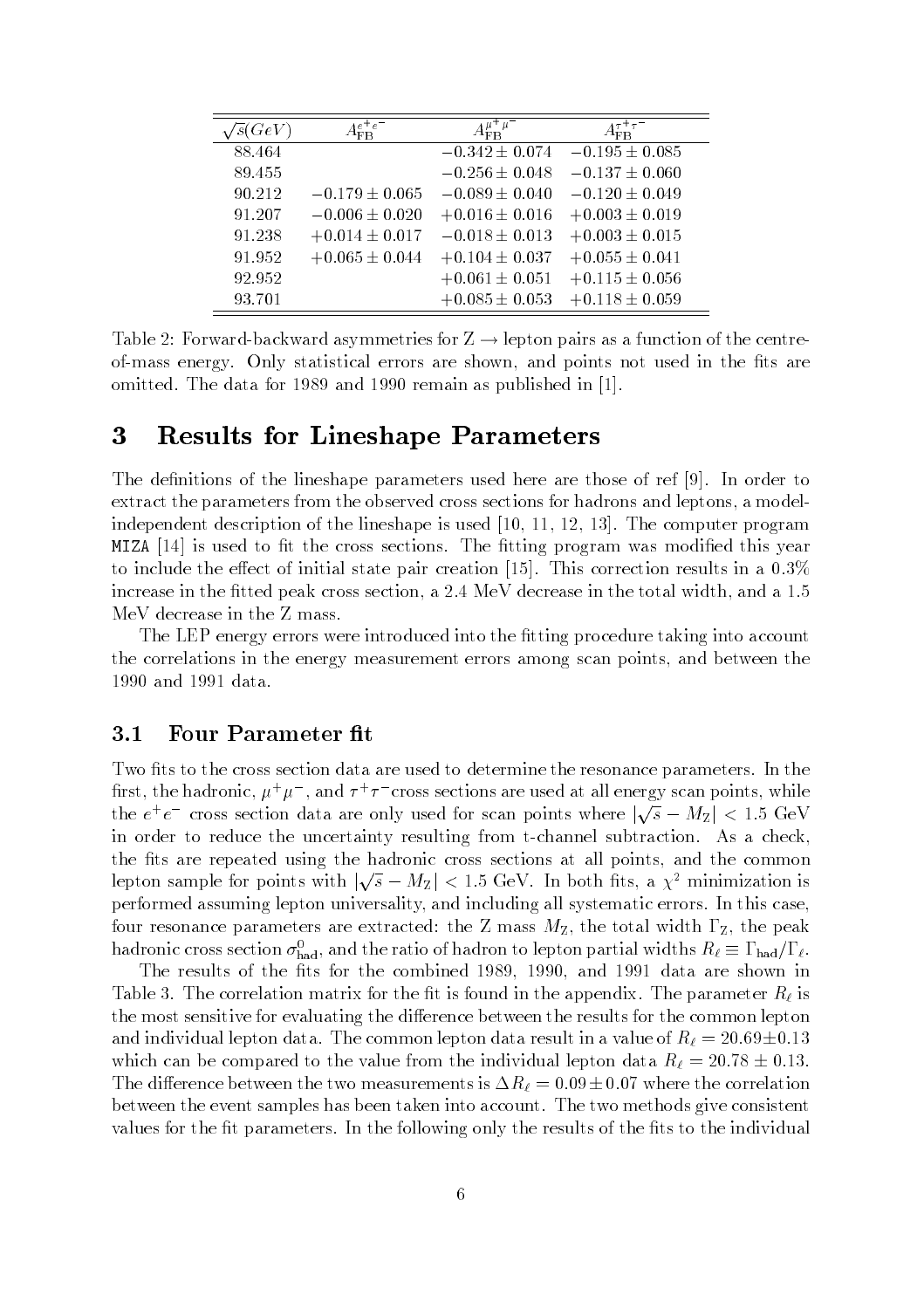| Parameter                       | 1989-1991 Data     |
|---------------------------------|--------------------|
| $M_{\rm Z}$ [GeV]               | $91.187 \pm 0.009$ |
| $\Gamma$ <sub>Z</sub> [GeV]     | $2.501 \pm 0.012$  |
| $\sigma_{\text{had}}^0$ [nb]    | $41.60 \pm 0.27$   |
| $R_{\ell}$                      | $20.78 \pm 0.13$   |
| $\Gamma_{\ell}$ [MeV]           | $84.22 \pm 0.48$   |
| $\Gamma_{\rm had}$ [MeV]        | $1751 \pm 11$      |
| $\Gamma_{\text{inv}}$ [MeV]     | $498 \pm 9$        |
| $Br(Z \rightarrow hadrons)$ [%] | $69.99 \pm 0.34$   |
| $Br(Z \to \ell^+ \ell^-) [\%]$  | $3.367 \pm 0.014$  |
|                                 | 81 DF              |

Table 3: Results of the fit to the cross sections assuming lepton universality. The errors shown include systematic and statistical uncertainties.

lepton data will be presented.

From the fit parameters, it is possible to derive additional parameters: the partial widths for leptons  $(\Gamma_\ell)$  and hadrons  $(\Gamma_{\text{had}})$ , the branching ratios for leptons and hadrons, and the invisible width defined as  $\Gamma_{\text{inv}} = \Gamma_{\text{Z}} - \Gamma_{\text{had}} - 3\Gamma_{\ell}$ . The results for these parameters are also shown in Table 3. From the measured value of  $\Gamma_{\text{inv}}/\Gamma_{\ell}=5.91\pm0.11$ , and using the value of  $\Gamma_{\ell}/\Gamma_{\nu}$  obtained from the electroweak theory as in [1] and equal to  $0.5016\pm0.0007$ one obtains the following result for the number of light neutrino species

$$
N_\nu=2.97\pm0.05
$$

where it is assumed  $\Gamma_{\text{inv}} = N_{\nu} \Gamma_{\nu}$ .

within the minimal Standard Model, the parameters  $n_\ell$ , and  $\sigma_{\text{had}}$  have nulle dependence on  $M_{\text{top}}$  or  $M_{\text{Higgs}}$ , and hence their values test the predictions without uncertainty from the unknown masses. Figure 4 shows the probability contours for the two parameters given by the fit along with the Standard Model prediction for 3 light neutrino generations. The main uncertainty in the prediction shown for the Standard Model arises from the uncertainty on the strong coupling constant  $\alpha_s$ . The dependence of R on  $\alpha_s$ , using the third-order expansion in  $\alpha_s$  in the  $\overline{\text{MS}}$  scheme, is [16]

$$
R_{\ell} = R^{\circ} (1 + 1.05 \frac{\alpha_s}{\pi} + (0.9 \pm 0.1)(\frac{\alpha_s}{\pi})^2 - 13(\frac{\alpha_s}{\pi})^3),
$$

where  $R^{\circ} = 19.98 \pm 0.03$  is the Standard Model value for  $R_{\ell}$  which is predicted when there are no final state strong interactions. The measured value of  $R_\ell = 20.78 \pm 0.13$ gives the following value for the strong coupling constant:

$$
\alpha_s(M_Z^2) = 0.118 \pm 0.018.
$$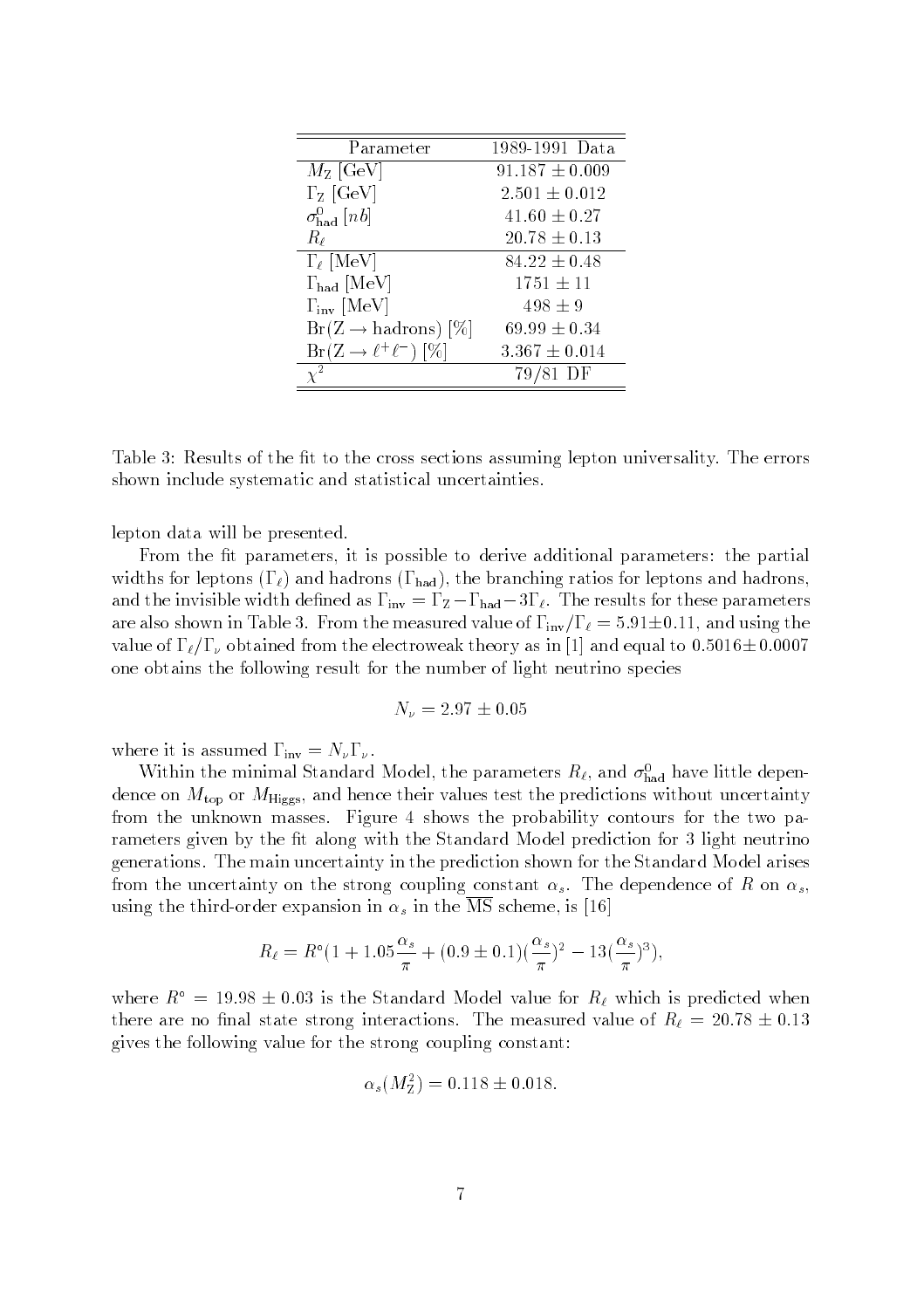

**r** igure 4: Contours of constant  $\chi$  - for the hadronic peak cross section  $\sigma_{\text{had}}$  as a function of  $\sim$  Had to the Standard Model model with the Standard Model prediction as a function of the  $\sigma$  coupling  $\sim$ constant  $\alpha_{\rm s}$ .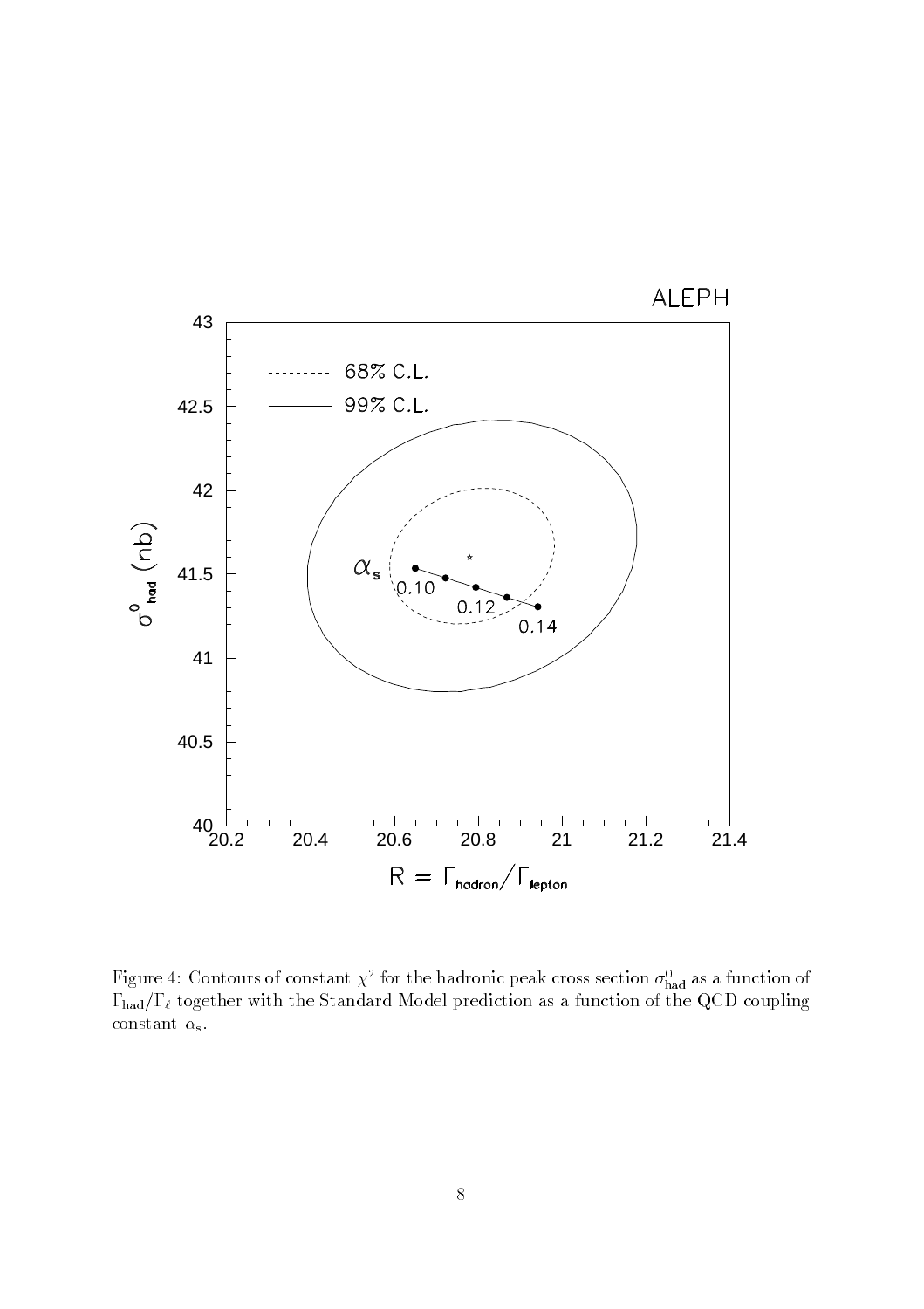| Parameter                                | 1989-1991 Data     |
|------------------------------------------|--------------------|
| $M_{\rm Z}$ [GeV]                        | $91.187 \pm 0.009$ |
| $\Gamma$ <sub>Z</sub> [GeV]              | $2.501 \pm 0.012$  |
| $\sigma_{\rm had}^0~[nb]$                | $41.60 \pm 0.27$   |
| $R_e$                                    | $20.69 \pm 0.21$   |
| $R_\mu$                                  | $20.88 \pm 0.20$   |
| $R_{\tau}$                               | $20.77 \pm 0.23$   |
| $\Gamma_e$ [MeV]                         | $84.43 \pm 0.60$   |
| $\Gamma_\mu$ [MeV]                       | $83.66 \pm 0.95$   |
| $\Gamma_{\tau}$ [MeV]                    | $84.09 \pm 1.10$   |
| $Br(Z \rightarrow e^+e^-)$ [%]           | $3.375 \pm 0.019$  |
| $Br(Z \to \mu^+ \mu^-) [\%]$             | $3.345 \pm 0.036$  |
| $Br(Z \to \tau^+\tau^-) [\%]$            | $3.362 \pm 0.041$  |
| $\sigma_e^0$ [n b]                       | $2.011 \pm 0.023$  |
| $\sigma_{n}^{0}\;[nb]$                   | $1.993 \pm 0.021$  |
| $\frac{\sigma_{\tau}^0}{\chi^2}$<br>[nb] | $2.003 \pm 0.025$  |
|                                          | 78/79 DF           |

Table 4: Results of the fit to the cross sections without assuming lepton universality. The errors shown include systematic and statistical uncertainties.

#### $3.2$ Six Parameter fit

Without the assumption of lepton universality, a fit to the individual lepton data yields six parameters,  $m_Z$  ,  $r_Z$  ,  $\sigma_{\rm had}$  , and  $n_e, n_\mu, n_\tau,$  the ratio of the hadronic partial width to the partial widths for each individual lepton species.

The results of the six parameter fit to the 1989-1991 data sample are shown in Table 4. The agreement between  $R_e, R_\mu, R_\tau$  provides a test of lepton universality at the level of 2%. Also shown in the table are the values for the partial widths, branching ratios, and peak cross sections for the individual lepton species which are derived from the fit parameters.

### 4 Systematic Errors

The systematic errors which are included in the above results come from three main sources:

- the uncertainty in the LEP energy measurement,
- the systematic errors in the efficiencies of the hadronic and leptonic selections,
- $\bullet$  the systematic error in the luminosity measurement of 0.56%.

The LEP energy error has four components: an absolute error, an error in reproducibility of the energy setting, an uncertainty in the relative energy scale, and an un-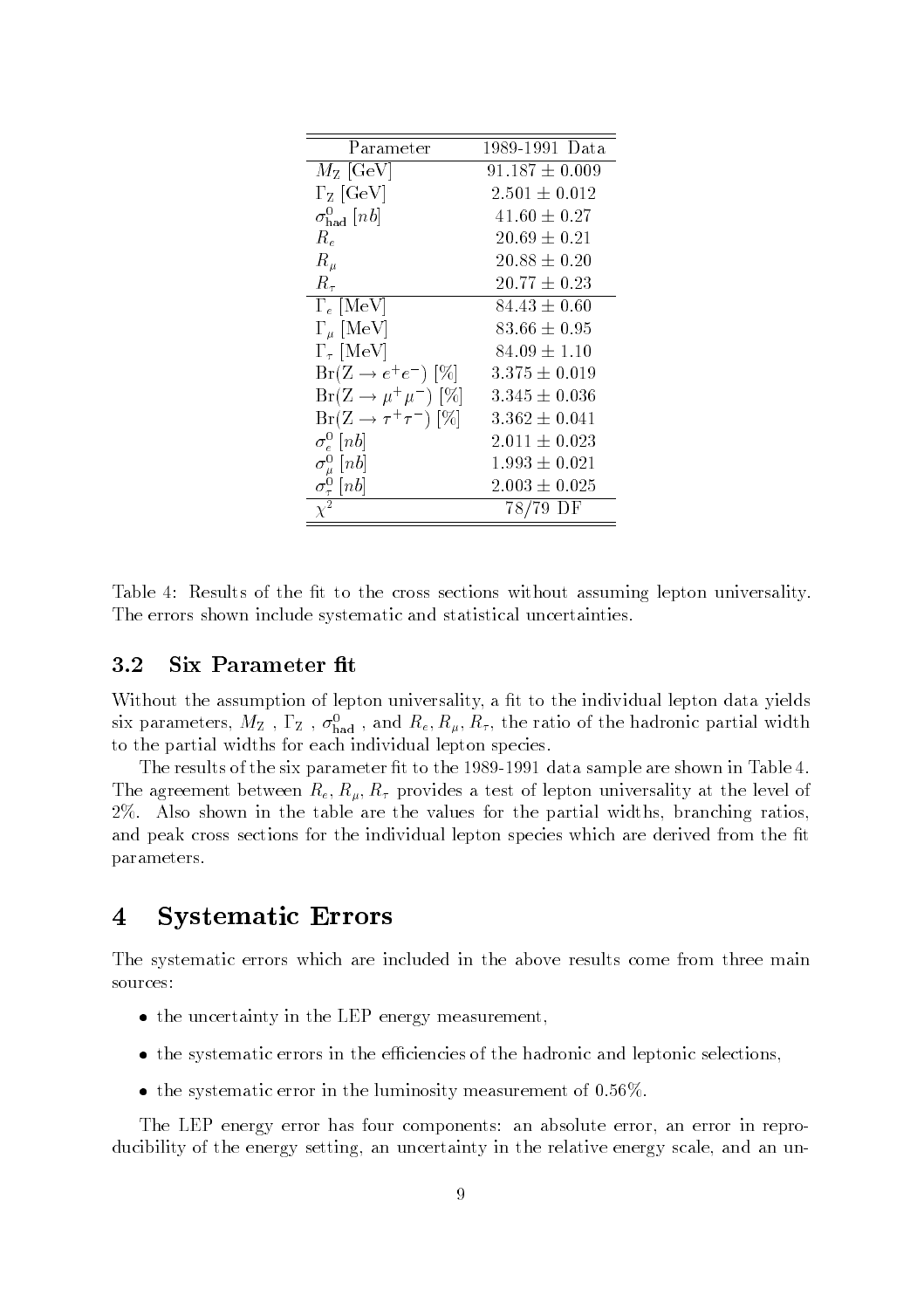|                              |                    | Statistical |            | Systematic Errors |                      |
|------------------------------|--------------------|-------------|------------|-------------------|----------------------|
| Parameter                    | Value              | Error       | <b>LEP</b> |                   | Selection Luminosity |
| $M_{\rm Z}$ [GeV]            | $91.187 \pm 0.009$ | 0.006       | 0.007      |                   |                      |
| $\Gamma$ <sub>Z</sub> [GeV]  | $2.501 \pm 0.012$  | 0.011       | 0.004      | 0.002             |                      |
| $\sigma_{\text{had}}^0$ [nb] | $41.60 \pm 0.27$   | 0.10        |            | 0.08              | 0.23                 |
| $R_{\ell}$                   | $20.78 \pm 0.13$   | 0.11        |            | 0.07              |                      |
| $\Gamma_{\ell}$ [MeV]        | $84.22 \pm 0.48$   | 0.37        | 0.14       | 0.14              | 0.24                 |
| $\Gamma_{\rm had}$ [MeV]     | $1751 \pm 11$      | 8           | 3          | $\frac{5}{2}$     | 5                    |
| $\Gamma_{\text{inv}}$ [MeV]  | $498 \pm 9$        | 6           |            | 4                 | 5                    |
| $N_{\nu}$                    | $2.97 \pm 0.05$    | 0.03        |            | 0.02              | 0.04                 |

Table 5: Statistical and systematic errors on the resonance parameters for the combined 1989-1991 data.

correlated point-to-point energy uncertainty. The first two of these errors have been reduced for data taken during the 1991 energy scan by the measurement of the absolute energy using resonant spin depolarization at 92 GeV [17]. The absolute center-of-mass energy for this period is known to  $\pm 5.7 \times 10^{-4}$  with a reproducibility of 1  $\times$  10  $^{-1}$ . For 1991 data taken before the energy scan, the error on the absolute center-of-mass energy is  $\pm$ 20  $\times$  10  $^{\circ}$  , and for 1990 data the error is now estimated to be  $\pm$ 29  $\times$  10  $^{\circ}$  [1]. This error contributes directly to the measurement of  $M<sub>Z</sub>$  but not to the width measurements. Uncertainty in the non-linearity of the LEP dipole magnets results in an uncertainty of 3.7 MeV on the measurement of  $\Gamma$ <sub>Z</sub>, and 2.6 MeV on the measurement of  $M$ <sub>Z</sub>. As a check of these estimates,  $M_Z$  was measured separately for 1990 and 1991. The 1990 data give  $M_Z = 91.175 \pm 0.010_{stat} \pm 0.027_{LEP}$  while for 1991  $M_Z = 91.190 \pm 0.007_{stat} \pm 0.007_{LEP}$ which are consistent.

Table 5 shows the contribution of the systematic errors coming from the LEP energy uncertainty, the luminosity uncertainty, and the combined uncertainties of the hadronic and individual leptonic selections. Only the hadronic peak cross section, the number of neutrino species, and  $M_{\rm Z}$  are systematically limited with the current data sample.

### 5 Fits to Lepton Asymmetries

The forward-backward asymmetries of the lepton channels as a funtion of center-of-mass energy are used to determine the effective coupling constants  $g_V(m_Z)$  and  $g_A(m_Z)$ . The data are fit to the formulae given in ref.  $[1]$  which include corrections for: QED initial and final state radiation, interference between initial and final state radiation, running QED coupling constant, and the imaginary part of the photon propagator [18, 19, 20]. The QED corrected asymmetry at the  $\Delta$  peak,  $A_{FB}$  is given by

$$
A_{\rm FB}^0 = \frac{3}{4} \frac{2g_{\rm Ve}g_{\rm Ae}}{g_{\rm Ve}^2 + g_{\rm Ae}^2} \frac{2g_{\rm Ve}g_{\rm Ae}}{g_{\rm Ve}^2 + g_{\rm Ae}^2}.
$$
 (2)

The variation of the asymmetry away from the Z peak depends mainly on  $g_{Ae}g_{A\ell}$  and removes the ambiguity in magnitude between  $g_{V\ell}$  and  $g_{A\ell}$  as does the QED-corrected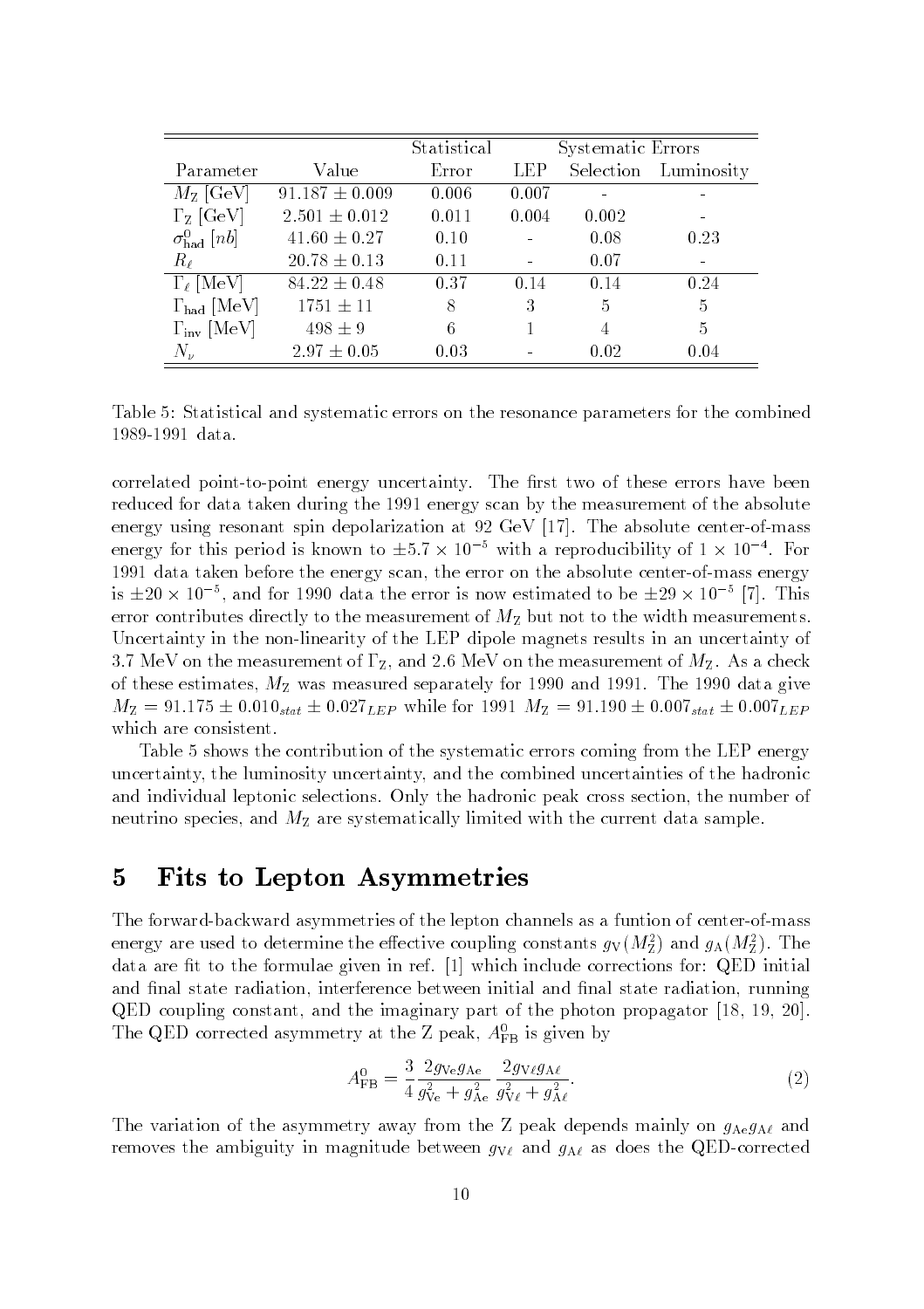|                     | No $P_{\tau}$ constraint   | With $P_{\tau}$ constraint |                            |                          |
|---------------------|----------------------------|----------------------------|----------------------------|--------------------------|
| $A_{\rm FB}^0$      | $q_{\rm V}(M_{\rm Z}^2)$   | $g_{\rm A}(M_{\rm Z}^2)$   | $q_V(M_Z^2)$               | $g_{\rm A}(M_{\rm Z}^2)$ |
| $0.0140 \pm 0.0093$ | $-0.034_{-0.010}^{+0.015}$ | $-0.503_{-0.002}^{+0.002}$ | $-0.034_{-0.005}^{+0.006}$ | $-0.5029 \pm 0.0018$     |
| $0.0074 \pm 0.0072$ | $-0.018_{-0.024}^{+0.018}$ | $-0.501^{+0.003}_{-0.003}$ | $-0.019_{-0.019}^{+0.018}$ | $-0.5014 \pm 0.0029$     |
| $0.0269 \pm 0.0082$ | $-0.067_{-0.054}^{+0.024}$ | $-0.499_{-0.004}^{+0.010}$ | $-0.039_{-0.006}^{+0.006}$ | $-0.5016 \pm 0.0033$     |
| $0.0154 \pm 0.0048$ | $-0.036_{-0.005}^{+0.006}$ | $-0.5021 \pm 0.0015$       | $-0.034_{-0.003}^{+0.004}$ | $-0.5022 \pm 0.0015$     |

Table 6: Peak asymmetries and effective vector and axial-vector coupling constants for  $e, \mu$ , and  $\tau$  separately, and assuming lepton universality. Also given are the same results using the added constraint of  $\tau$  polarization.

partial width for leptons

$$
\Gamma_{\ell} = \frac{G_F M_Z^3}{6\sqrt{2}\pi} (g_{V\ell}^2 + g_{A\ell}^2)(1 + \frac{3}{4}\frac{\alpha}{\pi}).
$$
\n(3)

The fit to the 1989-1991 data assumes lepton universality, and uses the resonance parameters from the four-parameter fit to the individual lepton data as a constraint. In the  $e^+e^-$  channel, only the points with  $|\sqrt{s}-M_Z|$  < 1.5 GeV are used in the fit. The peak asymmetry and coupling constants are determined to be

$$
A_{\text{FB}}^{0} = 0.0154 \pm 0.0048,
$$
  

$$
g_{\text{V}}^{2}(M_{\text{Z}}^{2})/g_{\text{A}}^{2}(M_{\text{Z}}^{2}) = 0.0052 \pm 0.0016,
$$
  

$$
g_{\text{V}}(M_{\text{Z}}^{2}) = -0.036_{-0.005}^{+0.006}, \text{ and } g_{\text{A}}(M_{\text{Z}}^{2}) = -0.5021 \pm 0.0015
$$

where the value of  $g_A(w_{\bar{Z}})$  is determined mainly by the value of  $1\,\ell$  used as a constraint in the  $m$ . The correlation between  $A_{FB}$  and the resonance parameters is 0.07 for the mass, and less than 0:01 for the other parameters.

The fits are repeated without assuming lepton universality, using the results of the six-parameter fit. In this case, couplings are extracted for each of the individual lepton species. Improved results for the couplings are obtained by using the ALEPH measurements of the couplings of the  $\tau$  and electron from  $\tau$  polarization [21] as constraints. The results are summarized in Table 6 and plotted in figure 5, which shows the observed probability contours for the coupling constants along with the Standard Model predictions for the couplings. The results are in agreement with lepton universality.

### 6 Effective Weak Mixing Angle

The Standard Model predictions for the asymmetries can be written in terms of the effective electroweak mixing angle  $\sin^2\theta_{\rm W}^{\rm y}$  . The effective vector and axial-vector couplings are extracted from the forward-backward asymmetries using equation (2). The couplings are written in terms of  $\sin^2\theta^{e_{J}^{\ast}{}_{J}}_{W}$  as

$$
\frac{g_V(M_Z^2)}{g_A(M_Z^2)} = (1 - 4\sin^2\theta_W^{eff}).\tag{4}
$$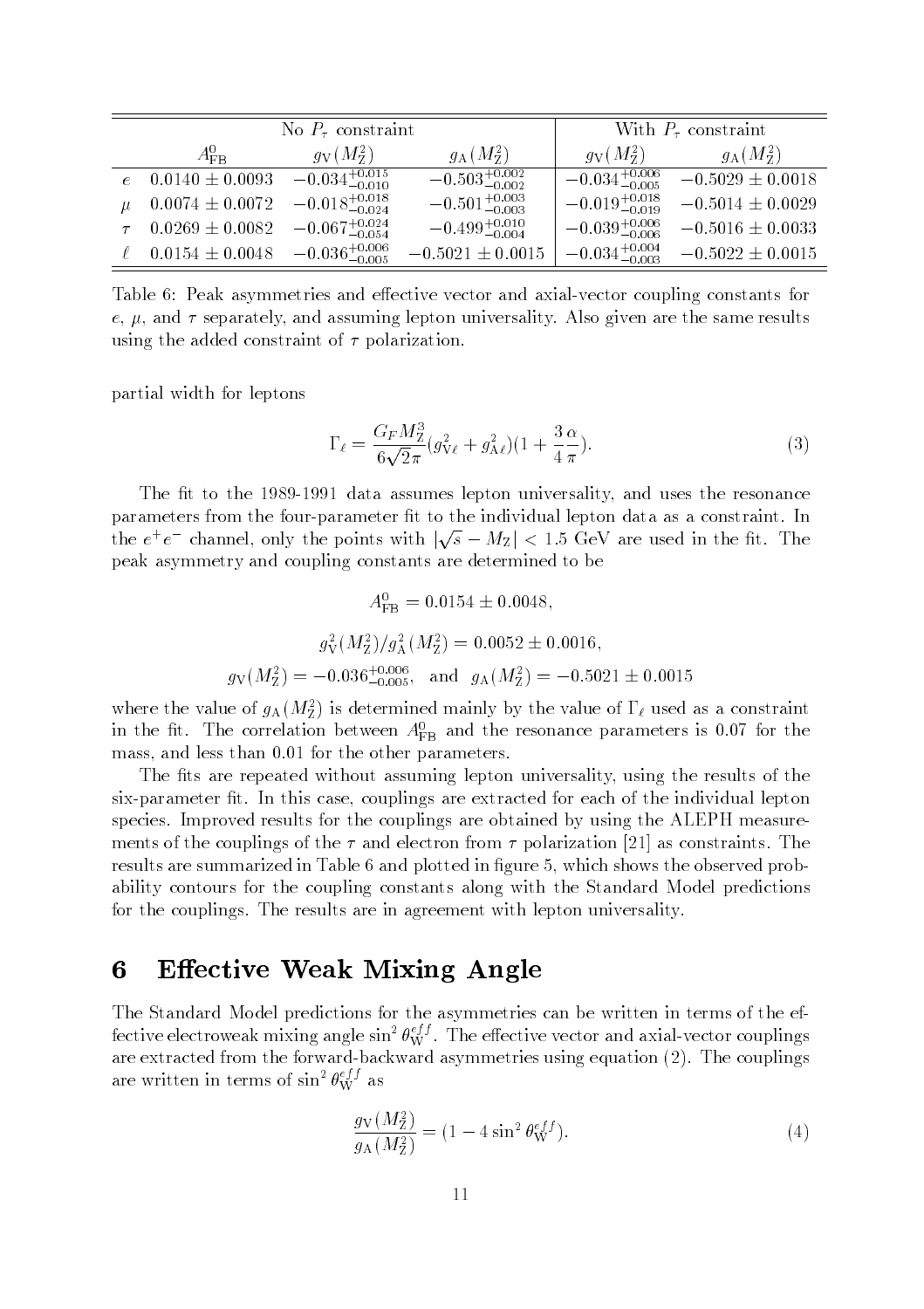



Figure 3: Probability contours for  $g_V(M_Z)$  and  $g_A(M_Z)$  for each lepton species from leptonic forward-backward asymmetries and  $\tau$  polarization. Also shown is the result assuming lepton universality. The points are the expectations of the Standard Model for top masses from 50 to 250 GeV, assuming  $\alpha_s = 0.125 \pm 0.005$  and  $M_{\text{Higgs}} = 300 \text{ GeV}$ . The error enpses ignore the correlations between the  $g_V(M_{\bar{Z}})$  of each species.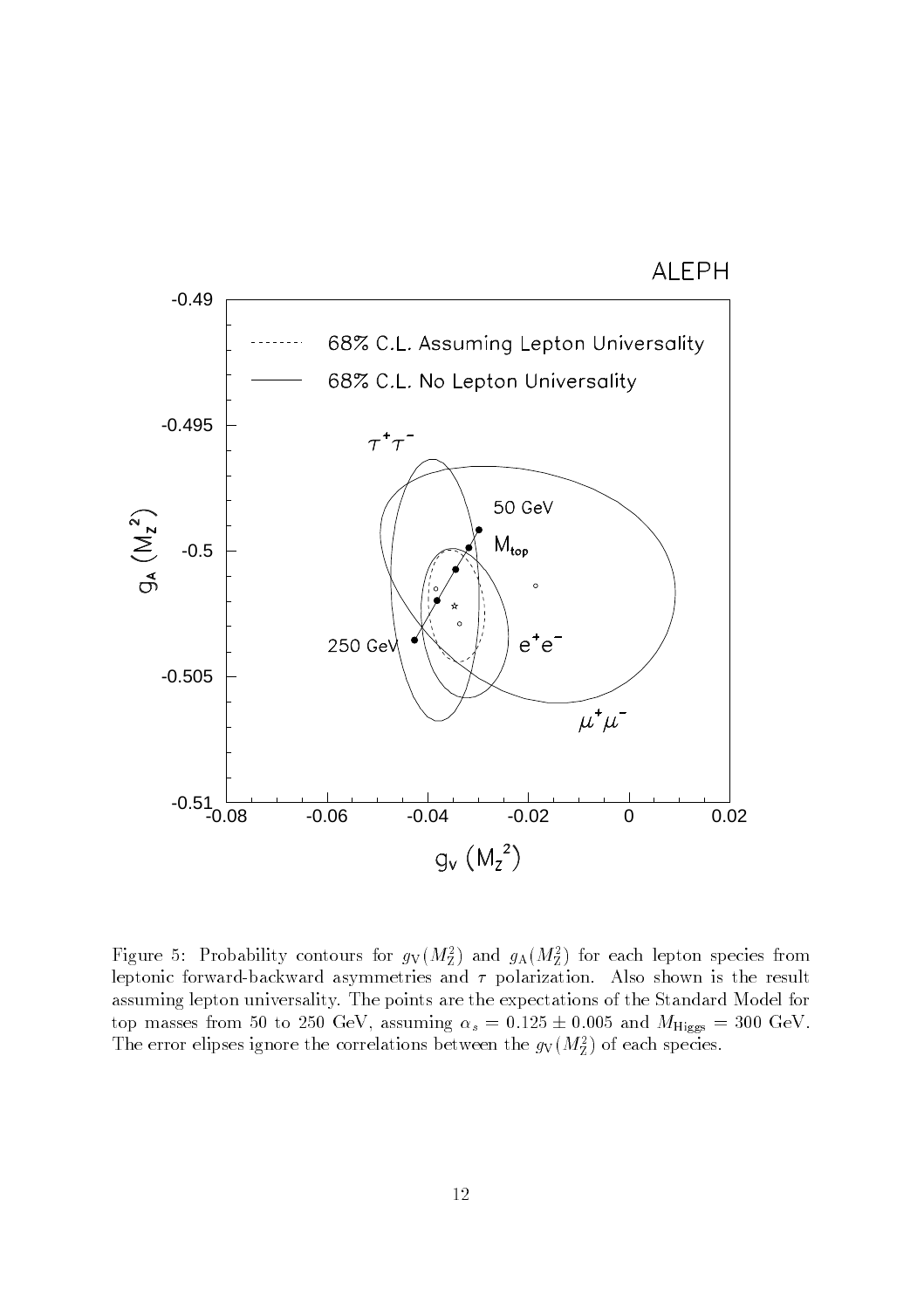| Measurement               | Measured quantity                                   | value                | $\sin^2\theta_{\rm W}^{eff}$ |
|---------------------------|-----------------------------------------------------|----------------------|------------------------------|
| Lepton F-B asymmetry      | $g^2_{\rm V}(M_{\rm Z}^2)/g^2_{\rm A}(M_{\rm Z}^2)$ | $0.0052 \pm 0.0016$  | $0.2320 \pm 0.0028$          |
| Quark charge asymmetry    | $\langle$ Q <sub>FB</sub> $>$                       | $-0.0084 \pm 0.0016$ | $0.2307 \pm 0.0052$          |
| Tau polarization          | $\mathcal{A}_{\tau}$                                | $0.143 \pm 0.023$    | $0.2320 \pm 0.0029$          |
| Tau pol. F-B asymmetry    | $\mathcal{A}_{e}$                                   | $0.120 \pm 0.026$    | $0.2350 \pm 0.0033$          |
| $bb$ asymmetry            | $A_{\text{FB}}^0(b)$                                | $0.090 \pm 0.013$    | $0.2340 \pm 0.0023$          |
| $c\overline{c}$ asymmetry | $A_{\text{FB}}^0(c)$                                | $0.100 \pm 0.024$    | $0.2257 \pm 0.0053$          |
| Asymmetry average         |                                                     |                      | $0.2326 \pm 0.0013$          |

Table 7: Summary of ALEPH measurements of  $\sin^2\theta_W^2$  from asymmetries. The  $c\bar{c}$  and  $b\overline{b}$  asymmetries have been combined using a 15% correlation.

This equation defines  $\sin^2\theta_{W}^{3/2}$  such that it includes all deviations from the tree-level couplings (except for initial and final state photon radiation which are included in the fitting procedure  $[1]$ ). This definition which is the preferred definition of ref  $[9]$  causes the value of sin<sup>2</sup>  $\theta_{W}^{y}$  to differ from sin<sup>2</sup>  $\theta_{W}(M_Z^z)$  of [1] by +0.0007. The definition of sin<sup>2</sup>  $\theta_{W}^{y}$ is in principle 
avour dependent due to an electroweak vertex correction, but the avour dependent correction is small and is ignored here. Using this definition, the values of the couplings from the fits to the lepton asymmetries give

$$
\sin^2 \theta_W^{eff} = 0.2320 \pm 0.0028.
$$

It is possible to improve the ALEPH measurement of  $\sin^2 \theta_W^{xy}$  from asymmetries by including the results of the ALEPH analysis of the quark charge asymmetry [22], the tau polarization [21], and the  $b\overline{b}$  and  $c\overline{c}$  forward-backward asymmetries [23]. These results are shown in Table 7. When the asymmetry values of  $\sin^2\theta_{\rm W}^{\rm xy}$  are combined, the result is

$$
\sin^2 \theta_W^{eff} = 0.2326 \pm 0.0013.
$$

The Standard Model predictions for sin<sup>2</sup>  $\theta_{\rm W}^{\rm y7}$  and  $\Gamma_{\ell}$  have different dependencies on the unknown Higgs and top masses which enter through radiative corrections. Comparing the values obtained from the lineshape fits for  $1_\ell$  and from the asymmetries for sin<sup>2</sup>  $\theta_{\rm W}^{\rm z,i}$ provides a sensitive test of the Standard Model predictions. Figure 6 shows the probability contours comparing sin<sup>2</sup>  $\theta_{W}^{s,j}$  from the asymmetry measurements with  $\Gamma_{\ell}$ . The Standard Model prediction is in agreement with the data, and these data can be used to rule out certain models, for example, the prediction for one generation of technicolor [24] is shown in Figure 6 and is excluded at the 90% confidence level.

### 7 Limits on the Mass of the Top Quark

The Standard Model with three neutrino species requires as input the masses of the fermions, the W and Z bosons and the Higgs boson, and the coupling constants for QED and QCD ( $\alpha$  and  $\alpha_s$ ). Since the mass of the W is not precisely known, the model can be reparameterized to use the precisely measured  $G_F$  as input in place of  $M_W$ . Any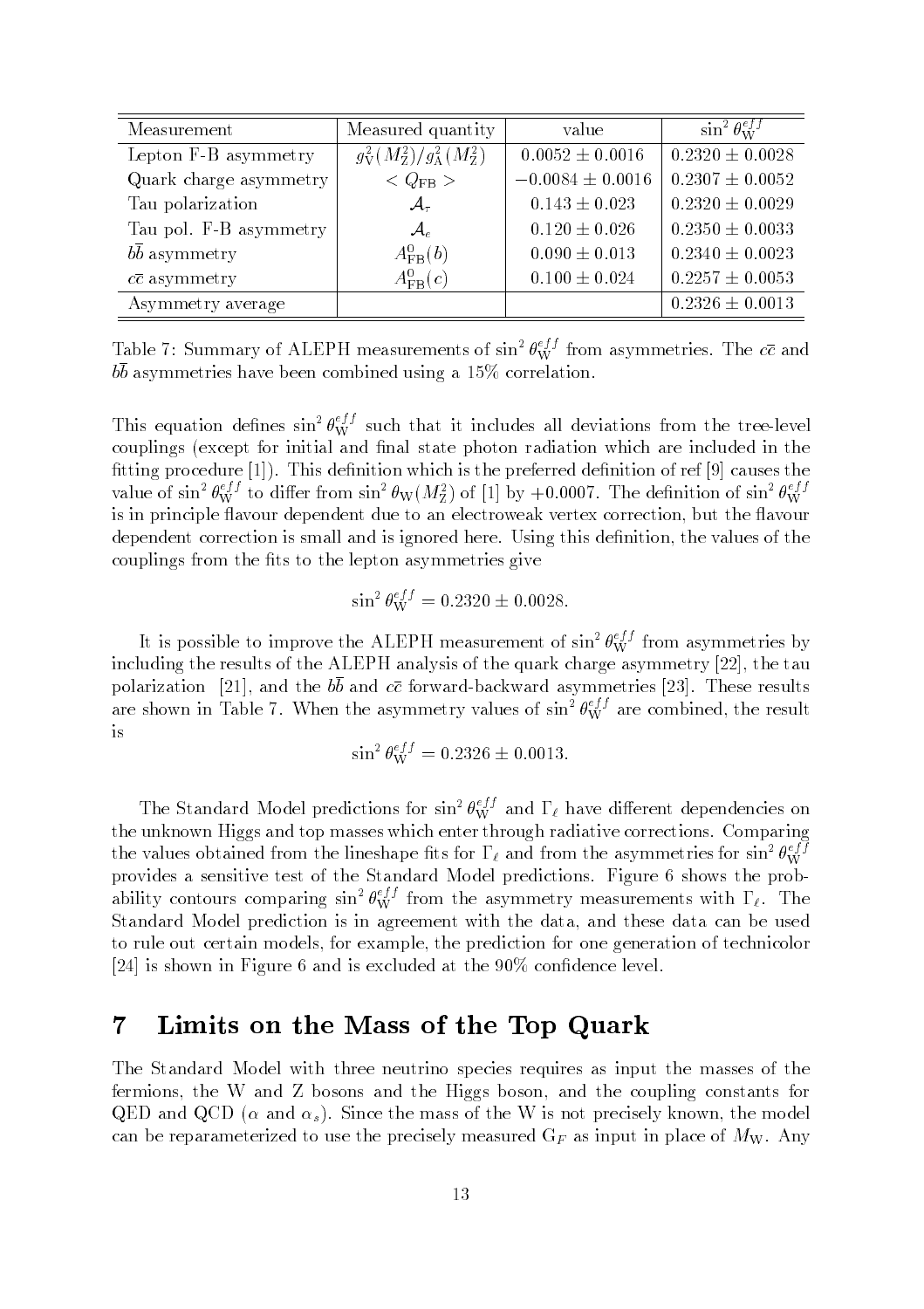

Figure 6: Contours of constant  $\chi^2$  for sin<sup>2</sup>  $\theta_{\rm W}^{\gamma\gamma}$  from asymmetry measurements versus  $\Gamma_{\ell}$ . The Standard Model predictions as a function of  $M_{\text{top}}$  and  $M_{\text{Higgs}}$  are shown. The expectation for one generation of technifermions in  $N_c = 4$  technicolor is indicated also.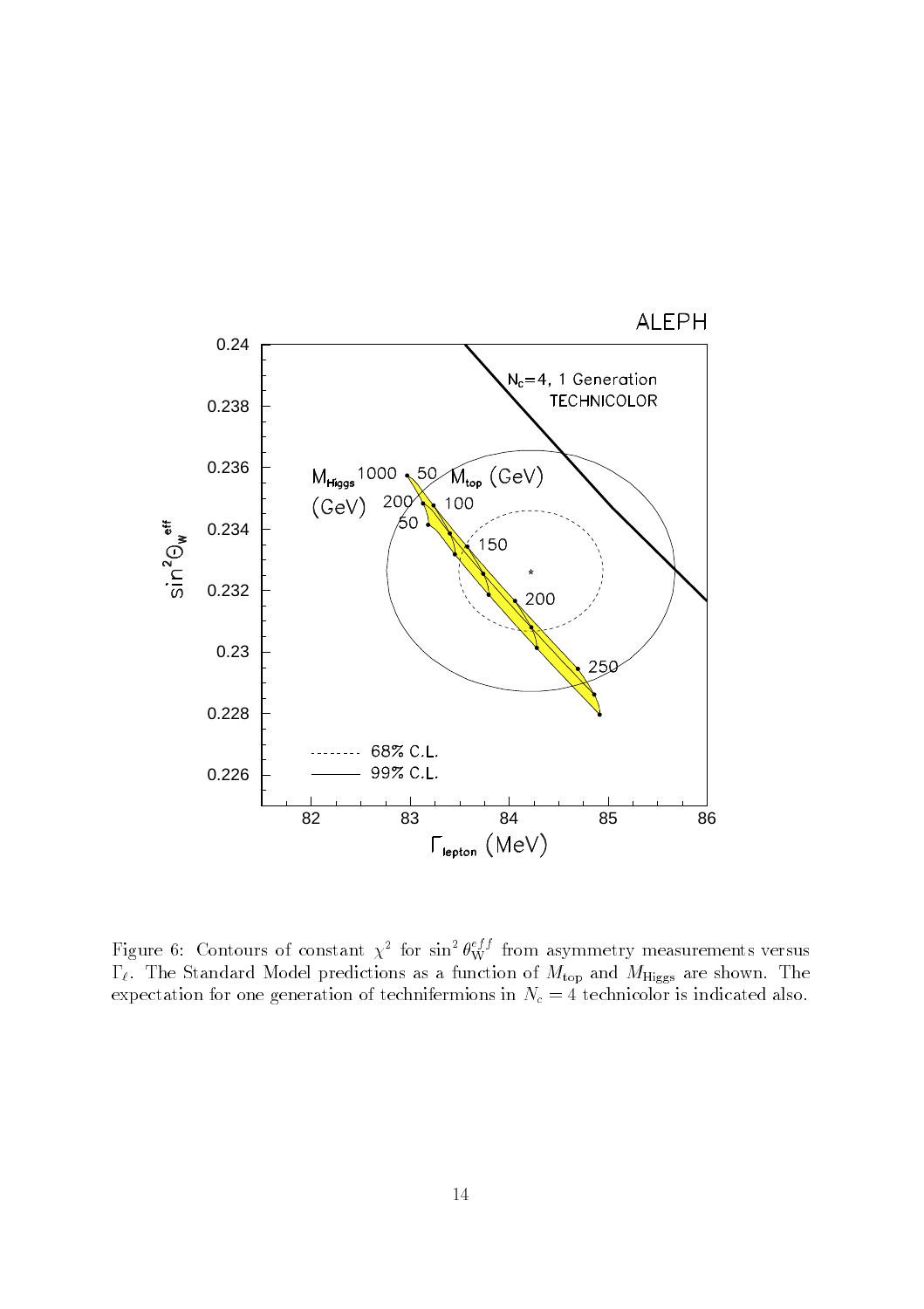observable (including  $\sin^2\theta_W^{*j}$  ) can then be predicted in terms of these input parameters, the uncertainty of the prediction being determined by the three parameters which are the least well known  $(M_{\text{top}}, M_{\text{Higgs}}, \text{and } \alpha_s)$ .

One can then fit the observed lineshape and asymmetries to obtain best values of these unknown parameters. The Standard Model dependence on  $M_{\text{Higgs}}$  is logarithmic and small. For this reason, the value for  $M_{\text{Higgs}}$  is set to 300 GeV in the fits, and allowed to vary from 50 GeV to 1000 GeV in order to determine the uncertainty in the fit parameters coming from the unknown  $M_{\text{Higgs}}$ .

Fitting the ALEPH lineshape results:  $M_Z = (91.187 \pm 0.009) \text{ GeV}, \Gamma_Z = (2.501 \pm 0.009)$ 0.012) GeV,  $R_{\ell} = 20.78 \pm 0.13$ ,  $\theta_{\text{had}} = (41.60 \pm 0.27)$  nb, and the average value of  $\sin^2\theta_{\rm W}^{32}$  obtained from the asymmetry measurements  $\sin^2\theta_{\rm W}^{32} = 0.2326 \pm 0.0013$ , while constraining  $\alpha_s = 0.125 \pm 0.005$ , the value determined in the ALEPH analysis of hadronic event shapes [25], gives

$$
M_{\rm top} = (174 \pm_{32}^{27} \pm_{22}^{17} )
$$
 GeV

with  $\chi^2=0.8$  for 3 degrees of freedom. The fit also yields a prediction for  $M_W$  and improves the measurement of  $\sin^2\theta_W^{*}$ 

$$
M_{\rm W} = (80.33 \pm 0.20 \pm 0.03_{\rm Higgs}) \text{ GeV},
$$
  

$$
\sin^2 \theta_{\rm W}^{eff} = 0.2313 \pm 0.0010.
$$

By combining the ALEPH results with measurements of  $M_W$  (the determination of the mass ratio  $M_{\rm W}/M_{\rm Z}$  in neutrino-nucleon scattering experiments [26] and the direct measurement of  $M_W$  in  $p\bar{p}$  colliders [27, 28]), one can fit for both  $M_{top}$  and  $\alpha_s$  simultaneously yielding

$$
\alpha_s = 0.129 \pm 0.015 \pm 0.002_{\text{Higgs}}
$$

$$
M_{\text{top}} = (156 \pm_{26}^{23} \pm_{21}^{17} \text{Higgs}) \text{ GeV}
$$

with  $\chi^2$ =2.2 for 5 degrees of freedom. The  $\chi^2$  contour for this fit is shown in Figure 7. Finally, by constraining  $\alpha_s = 0.125 \pm 0.005$  and using the other measurements of  $M_W$ one finds

$$
M_{\rm top} = (156 \pm_{25}^{22} \pm_{22}^{17} \text{Higgs}) \text{ GeV}.
$$

The best values of  $M_W$  and sin<sup>2</sup>  $\theta_W^{3j}$  from this fit are

$$
M_{\rm W} = (80.22 \pm 0.15 \pm 0.02_{\rm Higgs}) \text{ GeV},
$$
  
\n
$$
\sin^2 \theta_{\rm W}^{eff} = 0.2318 \pm 0.00075 \pm 0.0002_{\rm Higgs}.
$$

The inputs used in these fits can be shown graphically by expressing each observable in terms of  $\sin^2\theta_W^{s_f}$  and  $M_{\rm top}$ . The observables used in the fit are shown in figure 8 where the width of the bands represents the experimental error for each of the observables.

The results presented here are consistent with those of previous measurements [1, 29] and no discrepancies are found with the Standard Model.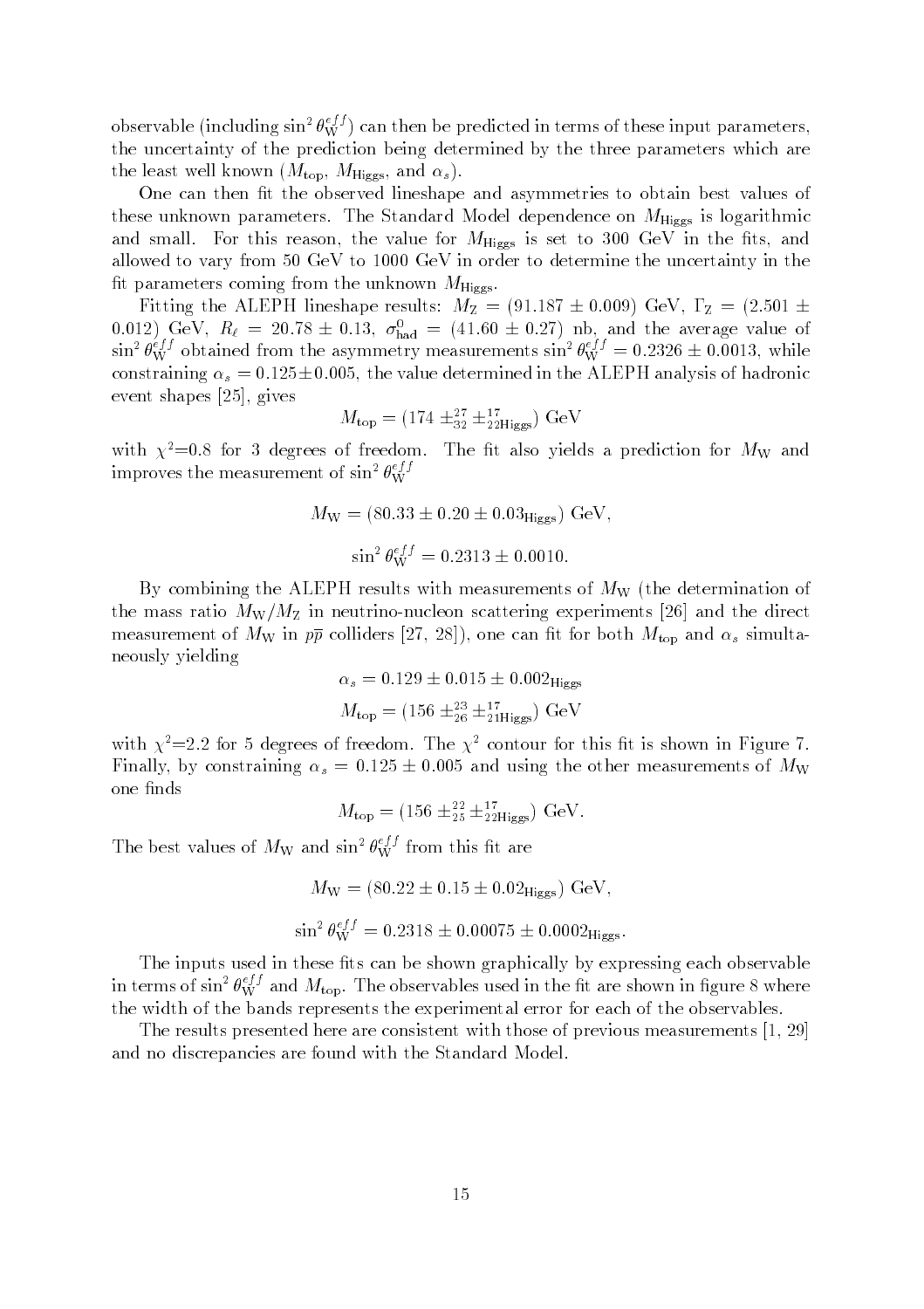

rigure  $\iota$ : Contour of constant  $\chi$  for the intrto- $m_{\rm top}$  and  $\alpha_s$ . Also shown is the ALEPH measurement of  $\alpha_s$  from hadronic event shape distributions.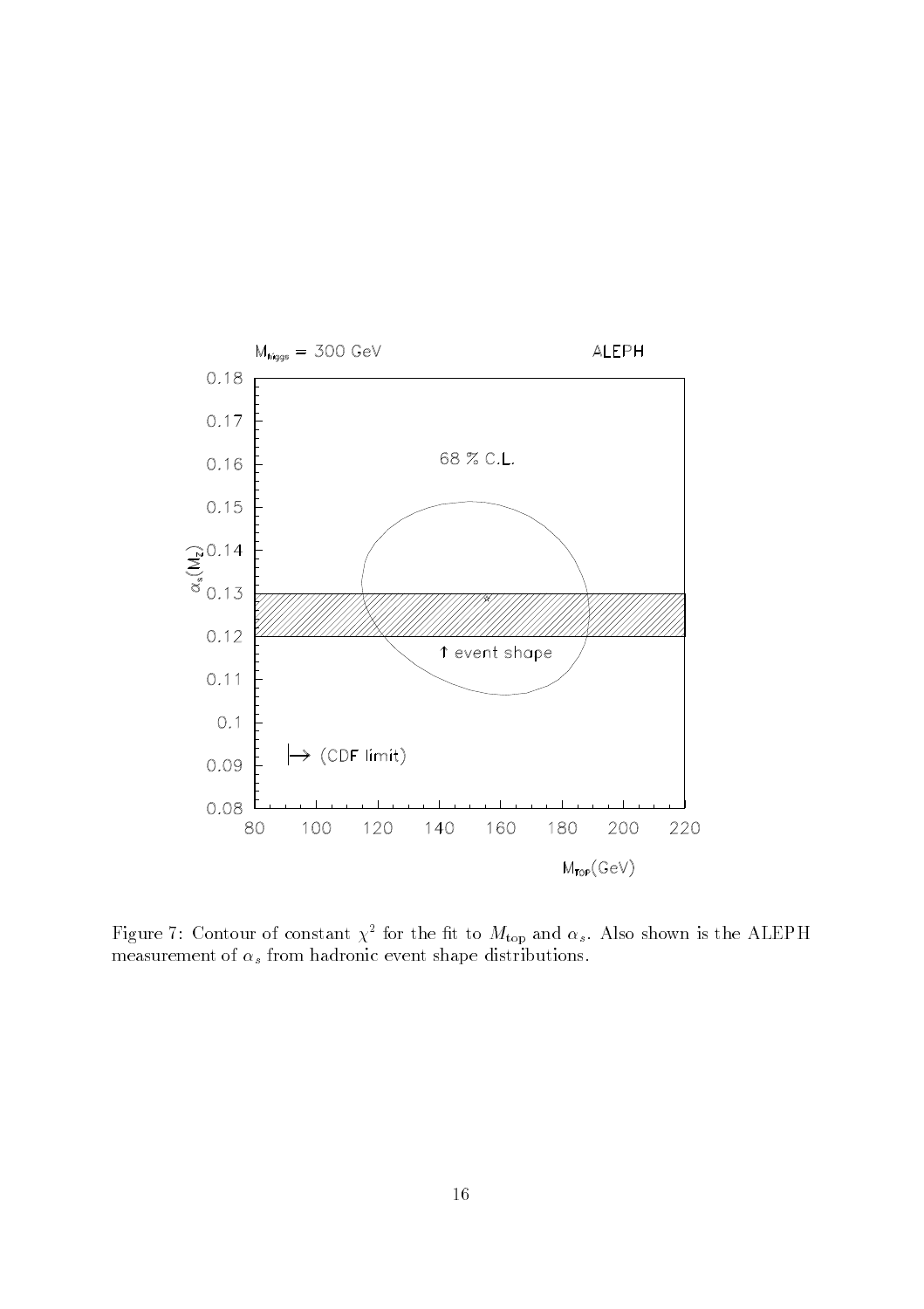

Figure 8: Constraints on  $\sin^2\theta^{\vee}_{W}$  versus  $M_{\rm top}$  from different measurements assuming  $M_{\text{Higgs}} = 300 \text{ GeV}.$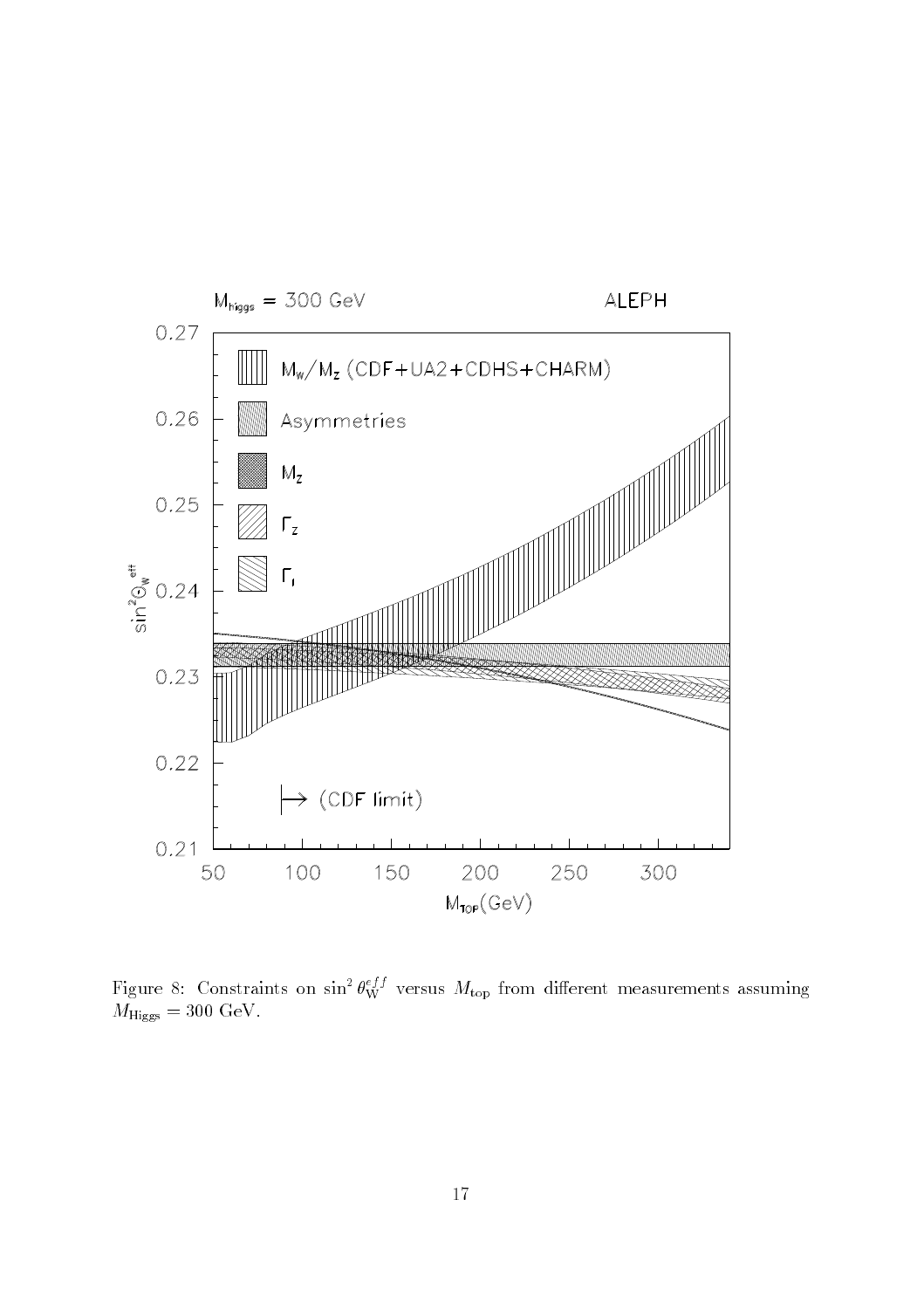## 8 Acknowledgements

It is a pleasure to thank our colleagues from the SL division for the operation of LEP and for the precise measurement of the LEP energy. We are indebted to the engineers and technicians at CERN and our home institutes for their contributions. Those of us not from member states thank CERN for its hospitality.

## A Appendix

#### Correlation Matrix for 4-Parameter Lineshape Fit  $A.1$

|                       | $\Gamma$ z | $\sigma_{\rm had}^0$ | $R_\ell$ |
|-----------------------|------------|----------------------|----------|
| $M_{\rm Z}$           | 0.02       | 0.03                 | 0.00     |
| $\Gamma$ <sub>z</sub> |            | $-0.20$              | $-0.01$  |
|                       |            |                      | 0.16     |

## A.2 Correlation Matrix for 6 Parameter Lineshape Fit

|              | $\Gamma$ <sub>Z</sub> | $\sigma_{\rm had}^{\rm o}$ | $R_e$                 | $R_\mu$                      | $R_{\tau}$ |
|--------------|-----------------------|----------------------------|-----------------------|------------------------------|------------|
|              | $M_{Z}$ 0.02          |                            | $0.03$ 0.00 0.00 0.00 |                              |            |
| $\Gamma_{Z}$ |                       | $-0.20$                    |                       | $-0.02$ $0.01$ $0.00$        |            |
|              |                       |                            |                       | $0.10 \quad 0.10 \quad 0.09$ |            |
| $R_e$        |                       |                            |                       | $0.07 \quad 0.06$            |            |
| $R_\mu$      |                       |                            |                       |                              | 0.06       |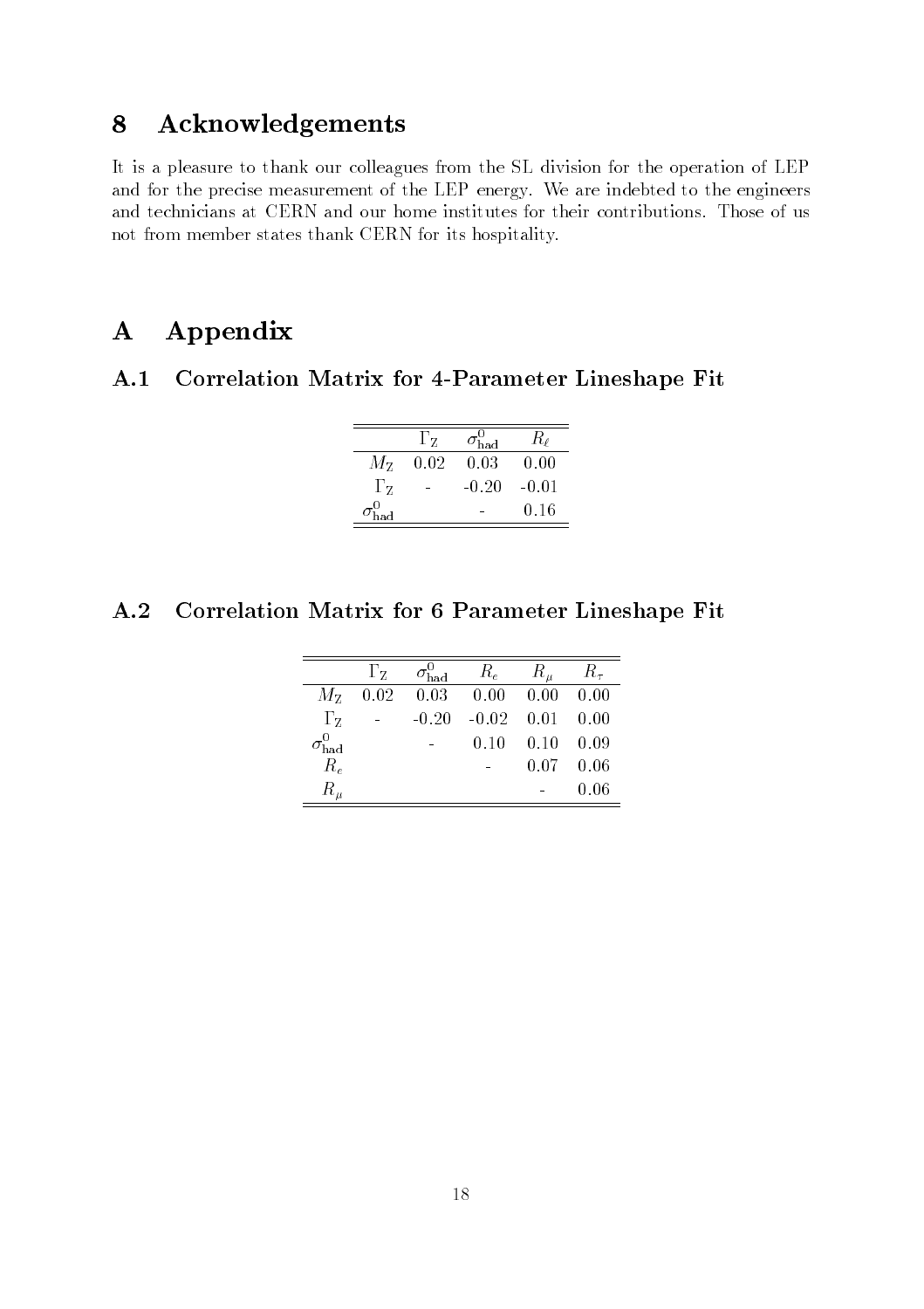### References

- [1] D. Decamp et al. (ALEPH Coll.): Z. Phys. C 53 (1992) 1; D. Decamp et al. (ALEPH Coll.): Z. Phys. C 48 (1990) 365.
- [2] D. Decamp et al. (ALEPH Coll): Z. Phys. C 53 (1992) 375.
- [3] S. Jadach, E. Richter-Was, B.F.L. Ward and Z. Was: Comp. Phys. Commun. 70 (1992) 305; S. Jadach, E. Richter-Was, B.F.L. Ward and Z. Was: Phys. Lett. B268 (1991) 253; S. Jadach and B.F.L. Ward: Phys. Rev. D40 (1989) 3582.
- [4] M.Bohm, A.Denner, and W.Hollik: Nucl. Phys. B304 (1988) 687; F.A Berends, R.Kleiss, and W.Hollik: Nucl. Phys. B304 (1988) 712; Computer program BABAMC, courtesy of R.Kleiss.
- [5] S. Jadach, E. Richter-Was, B.F.L. Ward and Z. Was: Phys. Lett. B260 (1991) 438.
- [6] W. Beenakker and B. Pietrzyk: CERN-TH-6649-92.
- [7] L. Arnaudon *et al.*: "The energy calibration of LEP in 1991," CERN-PPE-92-125; V. Hatton *et al.*: "LEP Absolute Energy in 1990," LEP Performance note; R. Bailey et al.: "LEP Energy Calibration," CERN-SL 90-95; J.M. Jowett: "Luminosity and Energy Spread in LEP," CERN-LEP-TH 85-04 and private communication for updated values.
- [8] S. Jadach and Z. Was: Phys. Rev. D41 (1990) 1425.
- [9] The LEP Collaborations: Aleph, Delphi, L3, and Opal: Phys. Lett. B276 (1992) 247.
- [10] A. Borelli *et al.*: Nucl. Phys. B333 (1990) 357.
- [11] F.A. Berends et al.: Z Line Shape group in \Proceedings of the Workshop of Z Physics at LEP," CERN Report 89-08 Vol. I, 89.
- [12] F.A. Berends, G. Burgers and W.L. van Neerven: Nucl. Phys. B297 (1988) 429 and Nucl. Phys. B304 (1988) 921.
- [13] D. Bardin *et al.*: Z. Phys. C44 (1989) 493.
- [14] M. Martinez, L. Garrido, R. Miquel, J.L. Harton, R. Tanaka: Z. Phys. C49 (1991) 645.
- [15] S. Jadach, M. Skrzypek, M. Martinez: Phys. Lett. B280 (1992) 129.
- [16] S.G. Gorishny, A.L. Kataev and S.A. Larin: Phys Lett. B259 (1991) 144; L.R. Surguladze and M.A. Samuel: Phys. Rev. Lett. 66 (1991) 560; T. Hebbeker PITHA 91/08 (1991); K.G. Cheterkyn, A.L. Kataev and F.V. Tkachov: Phys. Lett. B85 (1979) 277; M. Dine and J. Sapirstein: Phys. Rev. Lett. 43 (1979) 668; W. Celmaster and R.J. Gonsalves: Phys. Rev. Lett. 44 (1979) 560 and Phys. Rev. D21 (1980) 3112.